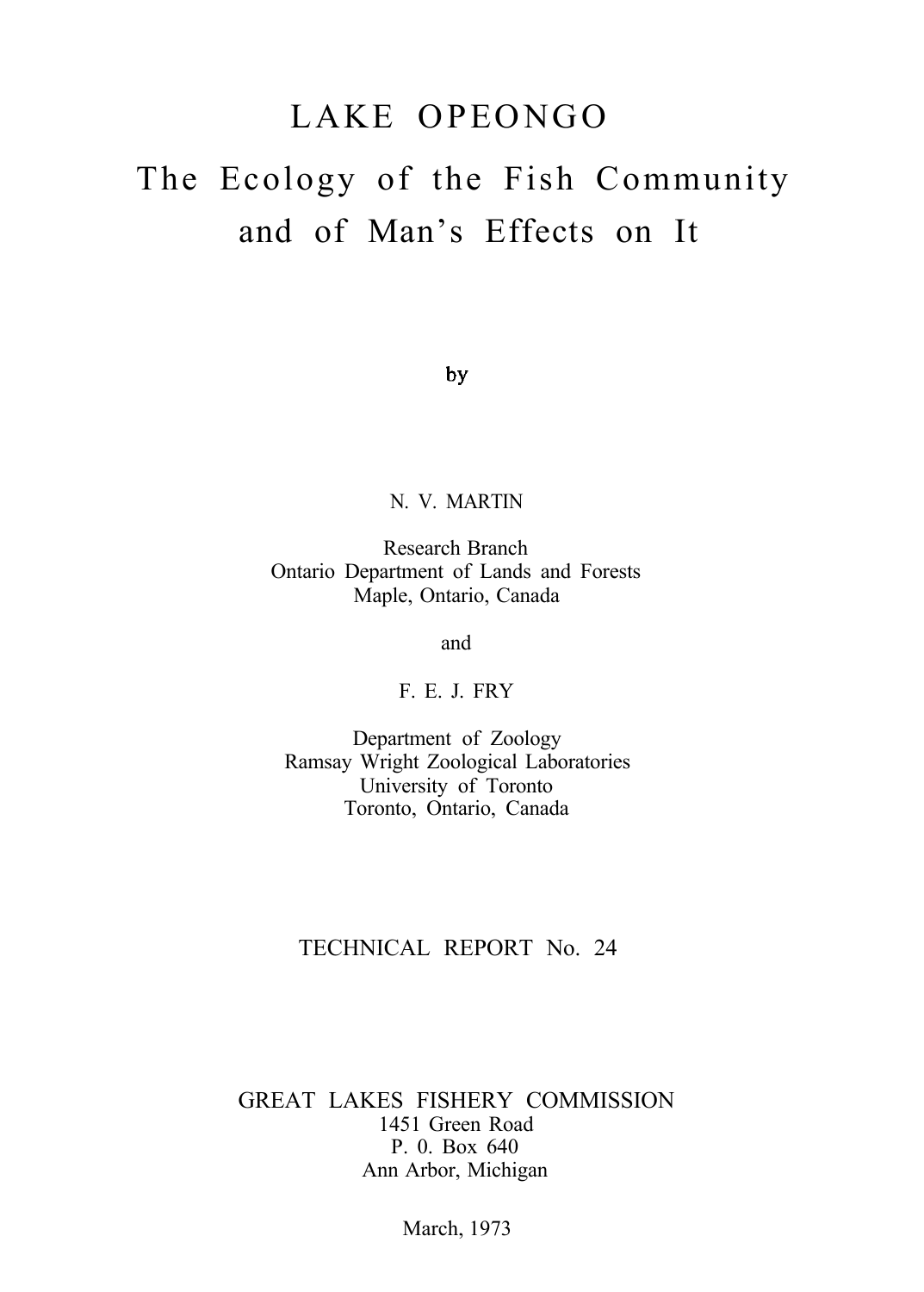#### FOREWORD

This paper is one of seven lake case histories-Lake Superior, Lake Michigan, Lake Huron, Lake Erie, Lake Ontario, Lake Opeongo, and Lake Kootenay. Concise versions of these papers, together with other lake case histories developed for and by an international symposium on Salmonid Communities in Oligotrophic Lakes (SCOL) appeared in a special issue of the Journal of the Fisheries Research Board of Canada (Vol. 29, No. 6, June, 1972).

While this and each of the others in this series is complete in itself, it should be remembered that each formed a part of SCOL and is supplemented by the others. Because much detail of interest to fisheries workers in the Great Lakes area would not otherwise be available, this and the other case histories revised and refined in the light of events at the symposium are published here.

SCOL symposium was a major exercise in the synthesis of existing knowledge. The objective was to attempt to identify the separate and joint effects of three major stresses imposed by man: cultural eutrophication, exploitation, and species introduction on fish communities. Recently glaciated oligotrophic lakes were chosen as an "experimental set." Within the set were lakes which have been free of stresses, lakes which have been subjected to one stress, and lakes which have been subjected to various combinations of stresses. The case histories provide a summary of information available for each lake and describe the sequence of events through time in the fish community. Some of these events were inferred to be responses to the stresses imposed. Lakes Opeongo and Kootenay were included in this set somewhat arbitrarily, with the case histories of the Laurentian Great Lakes, to illustrate similarities and differences in the problems associated with other recently glaciated oligotrophic lakes.

We began organizing SCOL in 1968 and were later supported by a steering committee: W. L. Hartman of the U.S.A., L. Johnson of Canada, N.-A. Nilsson of Sweden, and W. Numann of West Germany. After two years of preparation, a work party consisting of approximately 25 contributors and a similar number of interested ecologists convened for two weeks in July, 1971 at Geneva Park, Ontario, Canada.

Financial support was provided by the Great Lakes Fishery Commission, Ontario Ministry of Natural Resources, Fisheries Research Board of Canada, Canadian National Sportsman's Show, and University of Toronto.

Editorial assistance was provided by P. H. Eschmeyer, K. H. Loftus, and H. A. Regier.

> K. H. Loftus H. A. Regier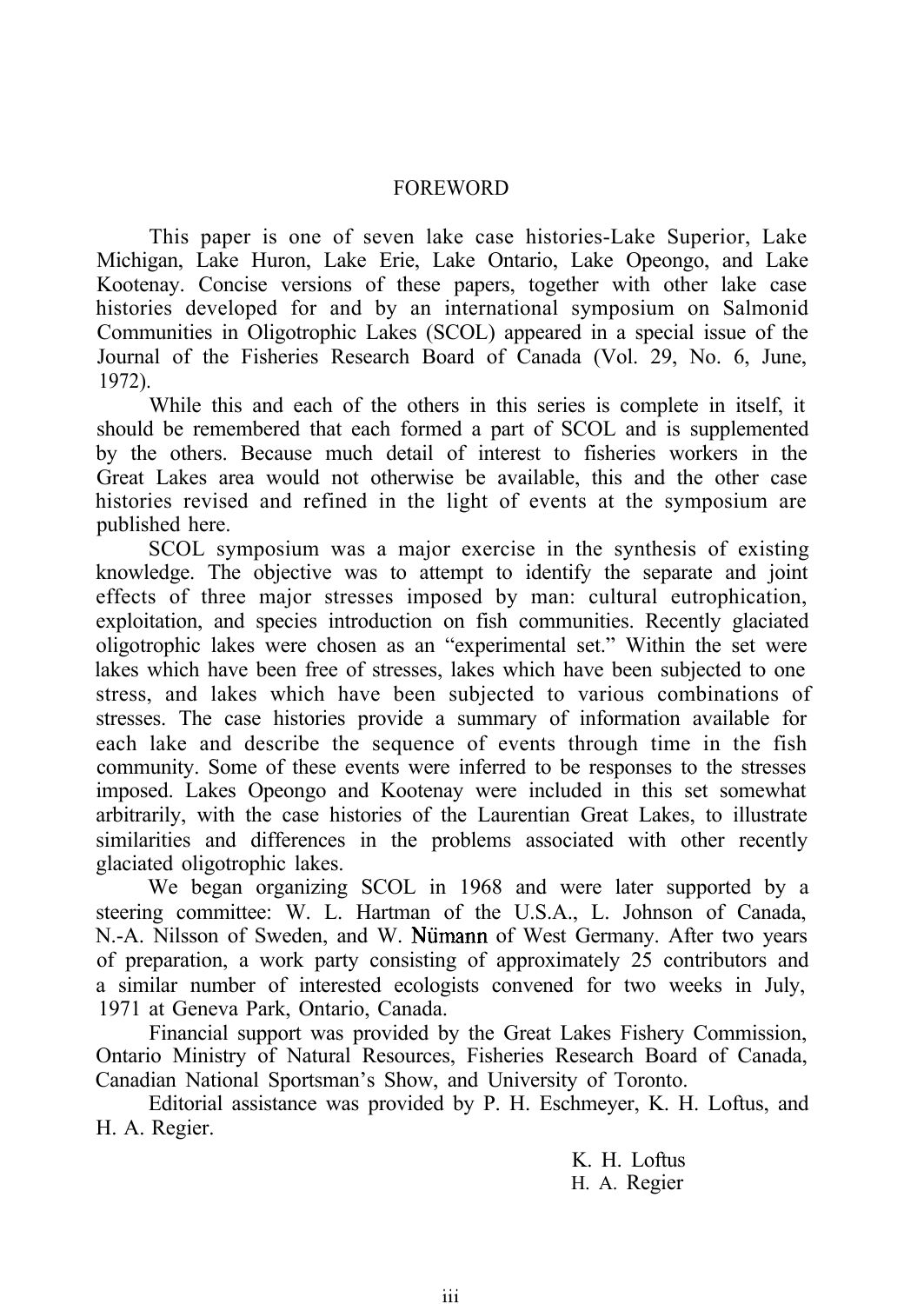## Contents

|                                                   | $\overline{3}$<br>$\mathfrak{Z}$<br>5 |
|---------------------------------------------------|---------------------------------------|
|                                                   | $\overline{7}$                        |
|                                                   | 7                                     |
|                                                   | $\begin{matrix} 8 \\ 9 \end{matrix}$  |
|                                                   | 15<br>17                              |
|                                                   | 20<br>25                              |
| Spawning success in relation to spawning strength | 28                                    |
|                                                   | 29                                    |
|                                                   | 31                                    |
| Literature cited                                  | 31                                    |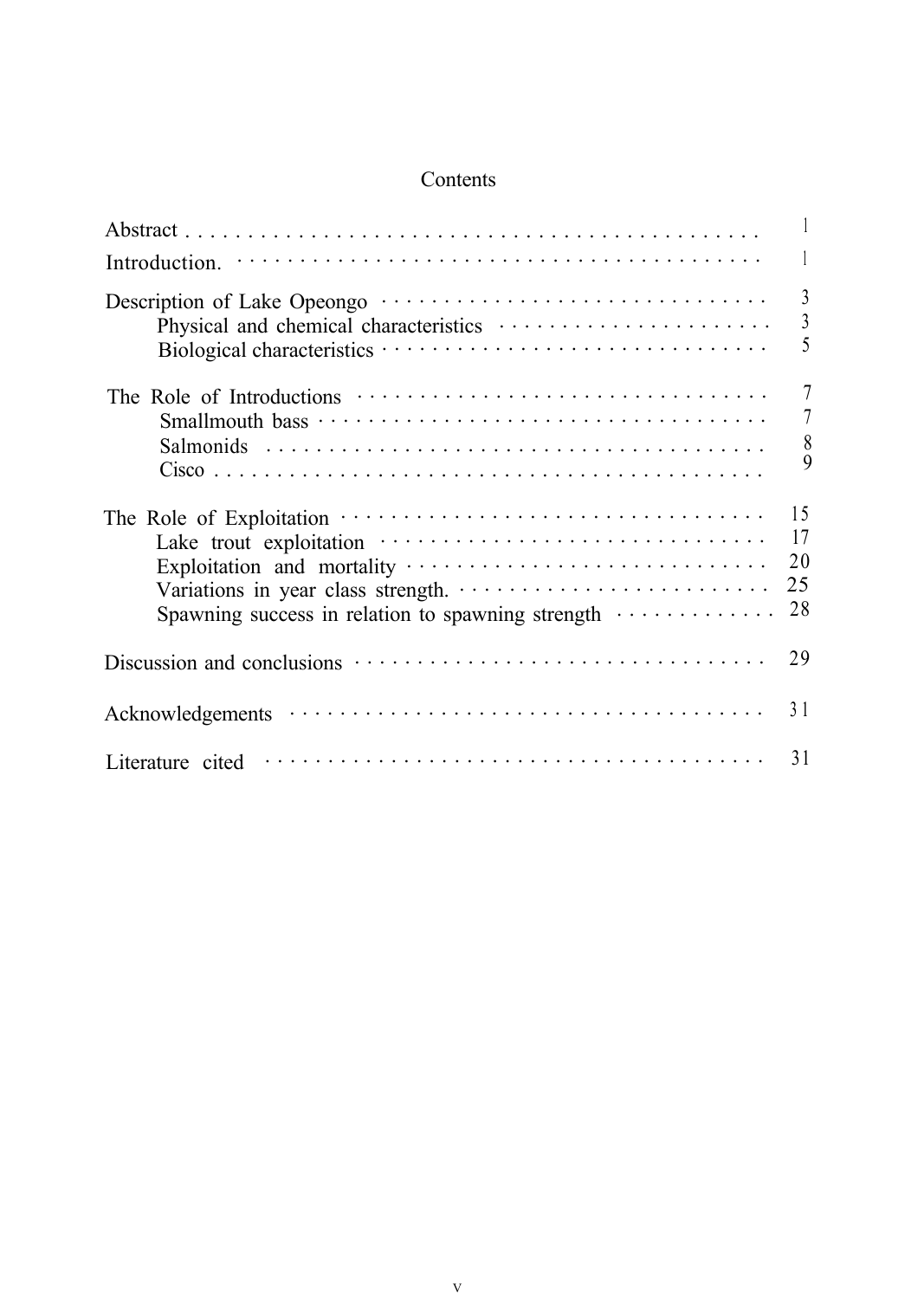# LAKE OPEONGO

# The Ecology of the Fish Community and of Man's Effects on  $It<sup>1</sup>$

by

N. V. Martin and F. E. J. Fry

#### ABSTRACT

Lake Opeongo, lying on the Algonquin Highlands of the Canadian Shield, is located in Algonquin Park, Ontario, on the headwaters of the Madawaska River, a tributary of the Ottawa. The combination of relatively high altitude, severe climate, and infertile soils make the lake rather unproductive. It has an area of 58.6  $km^2$ , a maximum depth of 52 m and is moderately oligotrophic. Its fauna is typical of waters in the highlands of southern Ontario.

The smallmouth bass was introduced to Lake Opeongo in 1928, with no apparent major effect on the salmonids. Its presence has reduced fishing pressure on the lake trout, the other main sports fish in the lake. Plantings of various salmonids have been largely unsuccessful but may have served to alter gene pools in the native salmonids. The cisco introduced in 1948 contributed to faster growth, better condition, and higher fecundity of lake trout; lake *trout* maturity, however, has been delayed. Initially, poundage of lake trout in the catch increased and then decreased when several exceptionally strong year classes became available. The cisco seems to have been a factor in the decline of populations of perch and of benthic insects; growth rates and abundance of certain other fishes may have been affected also.

The sport fishery has removed from 600 to 2,700 and 700 to 4,300 kg of lake trout per year since 1936-a long term yield of 0.33 kilo/ha. Mean total mortality rate is about 50% per year. Tagging data indicate that exploitation from angling doubles the mortality rate after the trout enter the fishery. Year-class production is correlated with numbers of lake trout that survive to spawn, which in turn is related to levels of exploitation.

#### INTRODUCTION

Lake Opeongo, Algonquin Provincial Park, Ontario, has provided one of those rare situations where the history of a lake and its fisheries has been more or less completely recorded since the lake first became accessible to serious exploitation. The study of these fisheries has been facilitated by a number of factors: a fisheries research station has been established at the lake since the beginning of the intensive fishery; the lake is in a Provincial Park, where various control measures can be rather easily applied; there is only one major point of access to the lake; and there is practically no development of cottages or lodges on the lake.

Lake Opeongo is in the south-central part of Algonquin Park, which lies in the northeastern corner of southern Ontario (Fig. 1); the lake is centered

<sup>&#</sup>x27;Contribution No. 71-28 of the Ontario Department of Lands and Forests, Research Branch, Maple, Ontario.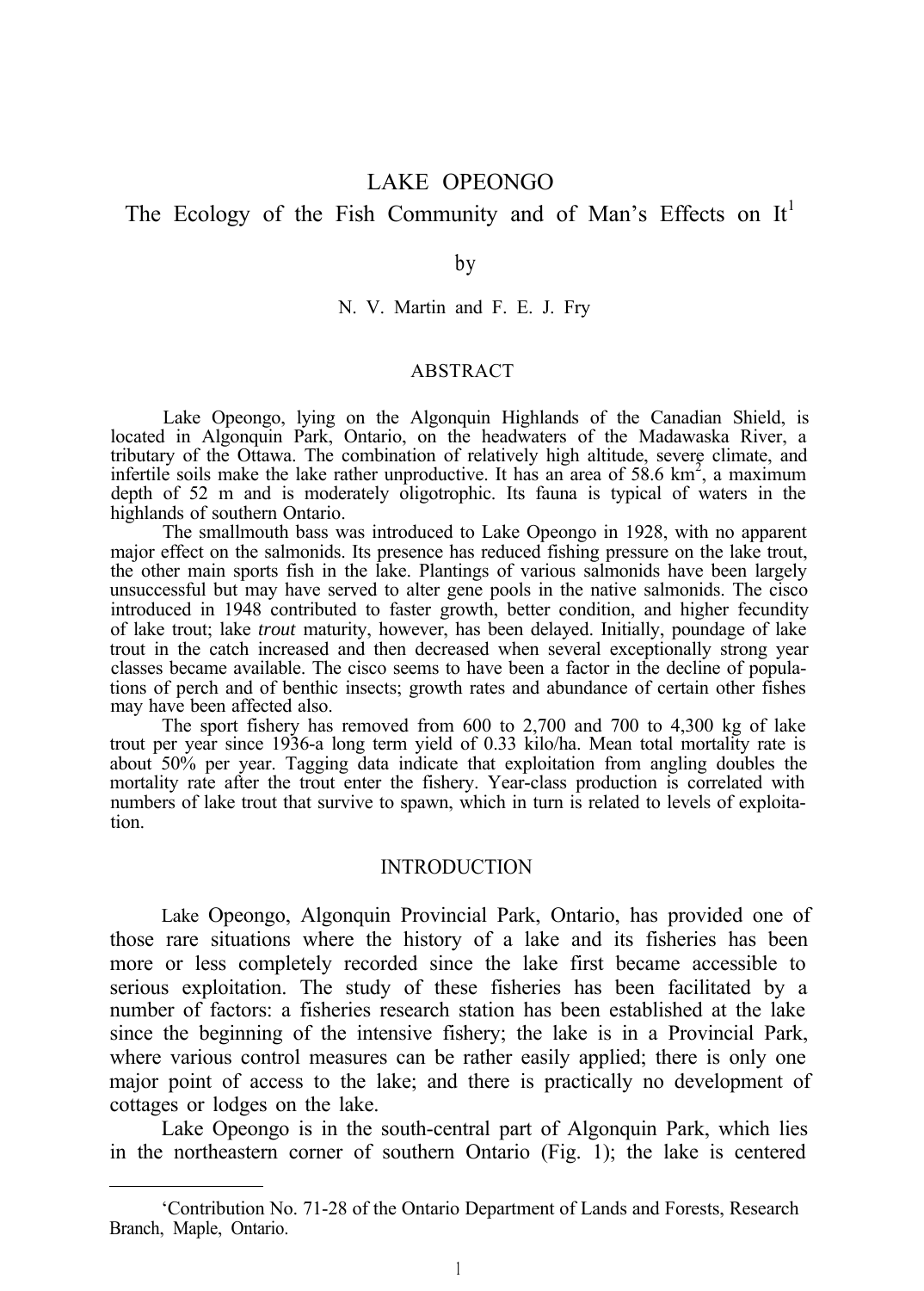

Figure 1. Map of southern Ontario showing location of Lake Opeongo. Dotted lines indicate contour lines at 500 foot (152 metre) intervals. Hatched line shows southern limits of Canadian Shield.

at about  $45^{\circ}42'$  N lat and  $78^{\circ}22'$  W long. It is one of the major headwaters of the Madawaska River system which eventually enters the Ottawa River at Arnprior some 160 air kilometers to the east of Lake Opeongo.

Geologically the lake lies on the Madawaska or Algonquin Highlands of the Canadian Shield. This area is a high peneplain of moderately to strongly broken relief. The rounded granitic hills are remains of mountains ground down by Pleistocene glacial action. This higher area was never covered by glacial lakes although glacial Lake Algonquin approached the easterly border of Algonquin Park and marine submergence by the Champlain Sea almost reached the easterly side (Martin and Chapman, 1965).

Lake Opeongo lies at an elevation of 403 m and is surrounded by hills ranging up to 100 m above the lake surface. Some of the highest land in Ontario, with elevations up to 595 m lies in the immediate vicinity of Lake Opeongo. The glacial history of this region and the high relief of the area have been prime factors in establishing the present day fauna in Algonquin Park.

Considerable exposed bedrock of the Grenville Series is found in the area and the hills are covered with a 1 to 3 m layer of stony to bouldery granitic till of sandy to silty sand texture (D. Burger, pers. comm.). To the north and east of the East Arm and Annie Bay of Lake Opeongo are found glacial outwash plains and associated eskers with tine to coarse granitic sands. These soils are acidic and low in fertility. The generally low productivity of the waters is related in part to the geological background of the area (Ryder, 1964 a, b).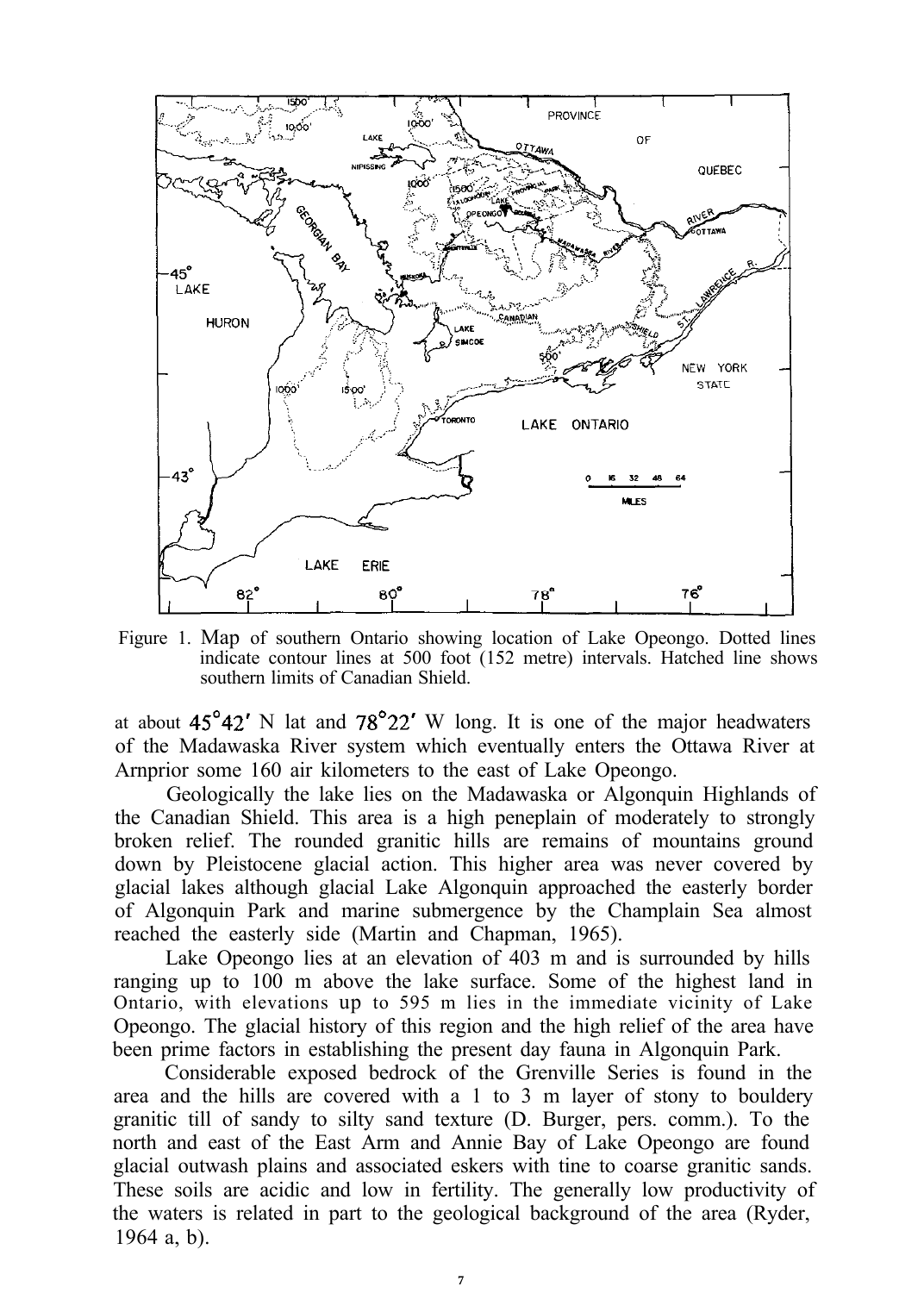When latitude is taken into account, climatological conditions may be considered as rather severe in the Opeongo area. The Algonquin Park area has the lowest mean temperature, lowest recorded temperature, and shortest growing season in Southern Ontario (Anon. 1967). Mean annual air temperature is 3.4 C and mean annual seasonal temperatures are 16.7 C in summer (June, July, August) and -11.4 C in winter (December, January, February). Mean annual precipitation is of the order of 84 cm of rain and 254 cm of snow. The length of the growing season (above 5.5 C) is approximately 172 days. Ice cover in Lake Opeongo usually persists from about mid-December to late April or early May but breakup has been as late as mid-May. On the *average* the lake *is* covered by ice for 4-1/2 to 5 months.

The Algonquin Park area lies in a transitional zone between the northern boreal forests and the more southern deciduous forests. The predominant trees are sugar maple *(Acer saccharum),* yellow birch *(Betula lutea),* and hemlock *(Tsuga canadensis);* locally abundant species include balsam fir *(Abies balsamea),* white spruce *(Picea glauca),* white birch *(Betula papyrifera),* and aspen *(Populus tremuloides)* among others. Before the advent of the lumbering industry in about the mid-1800's, white pine *(Pinus strobus)* and red pine *(Pinus resinosa)* were dominant species. Large forest fires occurred, particularly in the areas west and south of Lake Opeongo, about 1900-20 and a number of smaller fires have occurred on the shores of Lake Opeongo in more recent years. The specific effects of these fires on the aquatic environment are unknown.

A number of large bogs or swamps around Lake Opeongo, particularly along the margin of the upper parts of the South and North Arms support such species as black spruce *(Picea mariana),* tamarack *(Larix laricina),* sphagnum *(Sphagnum* sp.), Labrador tea *(Ledum groenlandicum),* and leather leaf *(Chamaedaphne calyculata).* These areas no doubt contribute colour and acidity to the lake waters.

The relatively small watershed covers  $189.6 \text{ km}^2$  (excluding Lake Opeongo). One major lake, Happy Isle Lake, and about a dozen smaller lakes (each less than 60 hectares) drain into Lake Opeongo.

#### DESCRIPTION OF LAKE OPEONGO

Physical and chemical characteristics.

Lake Opeongo (Figure 2) consists of four major basins, each limnologically distinct-the South, North, and East Arms and Annie Bay. These are joined by shallow, restricted channels. The East Arm and Annie Bay Narrows have distinct currents and remain open throughout the winter. It is known from tagging studies that lake trout *(Salvelinus namaycush)* and smallmouth bass *(Micropterus dolomieui),* the two main game fish in the lake, move freely among the various arms, at least seasonally.

Table 1 presents basic data on the morphometric characteristics of the lake and its basins. Lake Opeongo, for its size, is only moderately deep (52 m), a characteristic typical of many Algonquin Park lakes where repeated glacial action has tended to have a levelling effect on the topography. The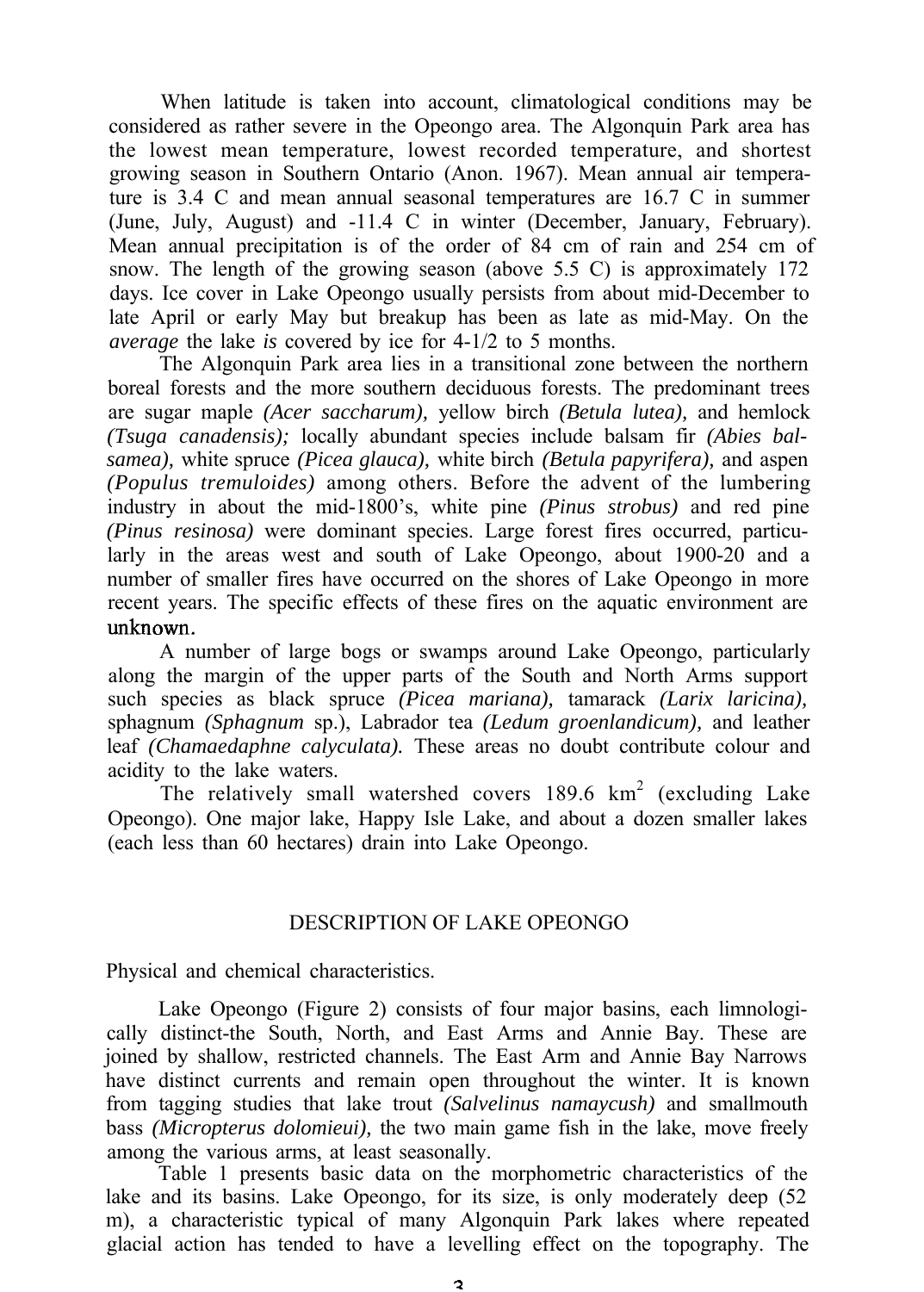

Figure 2. Map of Lake Opeongo showing depth contours and various geographic features.

| Lake basin $(km)$ |      | Area Shoreline length Mean depth<br>(km) | (m)  | Max. depth<br>(m) | Shoreline development<br>(including islands)<br>$\gamma$<br>e |
|-------------------|------|------------------------------------------|------|-------------------|---------------------------------------------------------------|
| South             | 22.1 | 49.0                                     | 14.6 | 51.8              | 2.94                                                          |
| North             | 14.0 | 21.1                                     | 15.2 | 39.6              | 1.59                                                          |
| East              | 18.1 | 29.0                                     | 16.3 | 45.7              | 1.92                                                          |
| Annie Bay         | 4.4  | 10.2                                     | 9.6  | 21.3              | 1.37                                                          |
| Total             | 58.6 | 109.3                                    | 14.8 | 51.8              | 4.03                                                          |

|  | Table 1. physical Characteristics of Lake Opeongo |  |
|--|---------------------------------------------------|--|
|  |                                                   |  |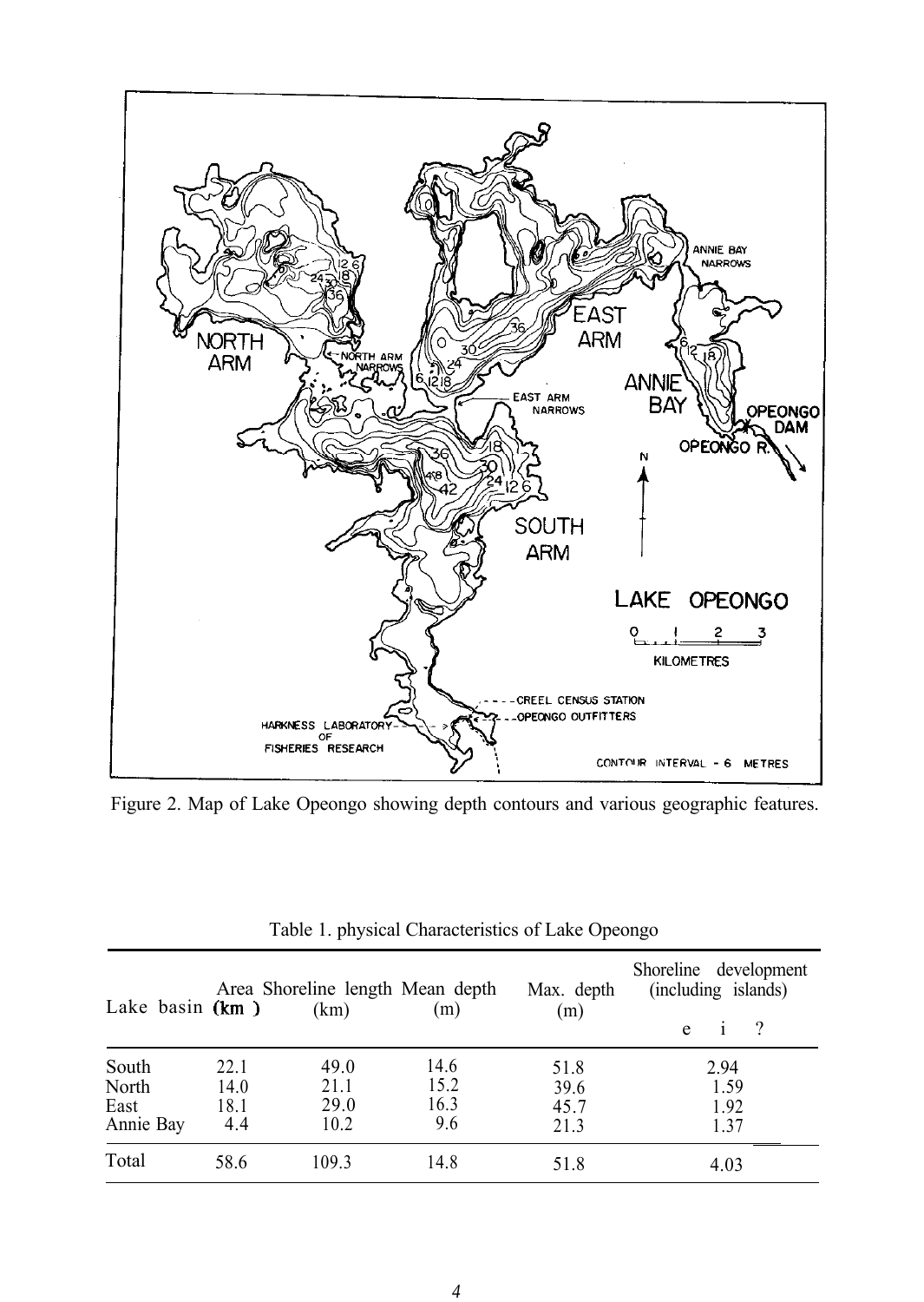various arms, each of which is in effect a lake, have a relatively low shoreline development. The moderately high shoreline development of the lake *in toto* results from the convention of giving the complex a single geographic name. The arms differ somewhat in general physical characteristics. The East Arm has the most precipitous basin, with few shallow bays or swampy areas around its periphery. Sands, gravels, and rocky shoals are more common here than in the other basins and are probably related to the slight geological differentiation of this area. This arm has the most important lake trout fishery and has the chief spawning grounds for both lake trout and the lake whitefish *(Coregonus clupeaformis).* It is somewhat more transparent than the other arms and dissolved oxygen concentration tends to be higher. The water temperature regimes may vary somewhat from arm to arm as might be expected from their different wind exposures and configurations.

Ryder, (1964a, 1964b, 1965, 1972) has summarized some of the physical and chemical characteristics of Lake Opeongo. The lake is considered to be moderately oligotrophic as compared with a variety of other lakes accross Canada. Total dissolved solids (33 ppm), total alkalinity (10 mg/l), and turbidity (0.5 J.T.U.) are all rather low, in common with many Algonquin Park lakes, when compared with other lakes across Canada. Ryder related these low values to the glacial history of the area. The lake water is at about neutrality and is moderately clear, with Secchi disc readings ranging up to about 6 m.

Water levels in Lake Opeongo have been influenced by a series of dams at the outlet, at the foot of Annie Bay. In earlier years logging dams caused fluctuations in the lake level, and in more recent years the lake has served as a storage basin for hydroelectric facilities lower down the Madawaska River. Ordinarily water is now held in the lake in the spring and summer and drawn off in the fall. Maximum drawdowns are generally less than 1 m and, as Martin (1955) has pointed out, have probably had little effect on the reproduction of the fall-spawning species. In general the water level of Lake Opeongo is higher than it was in the years before major logging in this area began in the mid-1800's.

#### BIOLOGICAL CHARACTERISTICS

In spite of the long term studies on Lake Opeongo no exhaustive faunal survey has been made; consequently the list of fishes (Table 2) is probably incomplete, particularly with regard to the cyprinids and other less obvious species. The American eel, never abundant in the lake, is believed to be absent now; the construction of a series of major hydro-electric dams on the Ottawa and Madawaska Rivers in recent years has probably prevented its upstream migration. The hybrid trout or splake first introduced in 1955, was occasionally taken in the lake for a number of years but has not been observed recently. The cisco or lake herring was first introduced into Lake Opeongo in **1940** but apparently unsuccessfully. **A** further introduction in 1948, however, was successful. Two populations of lake whitefish in Lake Opeongo were termed "dwarfs" and "normals" by Kennedy (1943). These differ in size at maturity, rate of growth, length of growing season, and in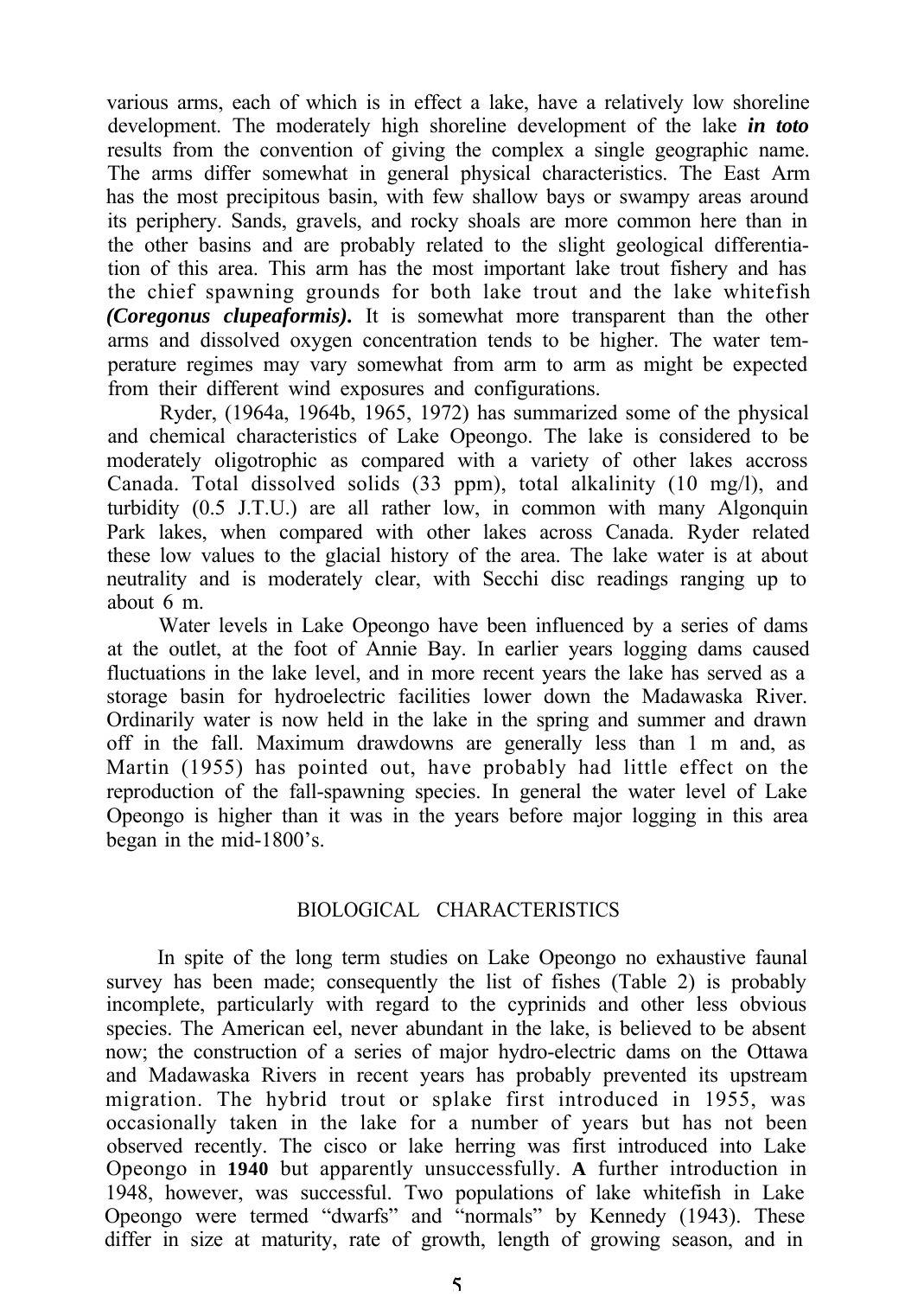| Scientific Name                                                                                                                                                                                                          | Common Name                                                                                                                                                   |
|--------------------------------------------------------------------------------------------------------------------------------------------------------------------------------------------------------------------------|---------------------------------------------------------------------------------------------------------------------------------------------------------------|
| Anguillidae                                                                                                                                                                                                              | American Fel                                                                                                                                                  |
| Anguilla rostrata                                                                                                                                                                                                        |                                                                                                                                                               |
| Salmonidae<br>Coregonus artedii<br>Coregonus clupeaformis<br>Prospopium cylindraceum<br>Salvelinus fontinalis<br>Salvelinus namaycush<br>Salvelinus fontinalis x S. namaycush                                            | Cisco <sup>2</sup><br>Lake whitefish<br>Round whitefish<br>Brook trout<br>Lake trout<br>Hybrid trout <sup>2</sup>                                             |
| Cyprinidae<br>Hybognathus hankinsoni<br>Notemigonus crysoleucus<br>Notropis cornutus<br>Phoxinus eos<br>Phoxinus neogaeus<br>Pimephales notatus<br>Pimephales promelas<br>Semotilus atromaculatus<br>Semotilus margarita | Brassy minnow<br>Golden shiner<br>Common shiner<br>Northern redbelly dace<br>Finescale dace<br>Bluntnose minnow<br>Fathead minnow<br>Creek chub<br>Pearl dace |
| Catostomidae<br>Catostomus catostomus<br>Catostomus commersoni                                                                                                                                                           | Longnose sucker<br>White sucker                                                                                                                               |
| Ictaluridae<br>Ictalurus nebulosus                                                                                                                                                                                       | Brown bullhead                                                                                                                                                |
| Gadidae<br>Lota Iota                                                                                                                                                                                                     | <b>Burbot</b>                                                                                                                                                 |
| Gasterosteidae<br>Culaea inconstans                                                                                                                                                                                      | Brook stickleback                                                                                                                                             |
| Centrarchidae<br>Lepomisgibbosus<br>Micropterus dolomieui                                                                                                                                                                | Pumpkinseed<br>Smallmouth bass <sup>2</sup>                                                                                                                   |
| Percidae<br>Perca flavescens<br>Etheostoma exile                                                                                                                                                                         | Yellow perch<br>Iowa darter                                                                                                                                   |
| Cottidae<br>Cottus cognatus<br>Cottus ricei                                                                                                                                                                              | Slimy sculpin<br>Spoonhead muddler                                                                                                                            |

Table 2. List of fishes occurring in Lake Opeongo'

1 Names after American Fisheries Society (1970)  $2$ Introduced

numbers of lateral-line scales and gill rakers. Many of the cyprinids listed have been found only in creek mouths, bog areas, and small bays marginal to the main open lake but are probably at least occasional residents of Lake Opeongo itself. The smallmouth bass was first noted in Lake Opeongo in the late 1920's. Its presence here, as is discussed in the following section, is a result of man's activities.

In general the fish fauna of Lake Opeongo is typical of many of the waters in the highlands of Ontario. The precipitous nature of the watersheds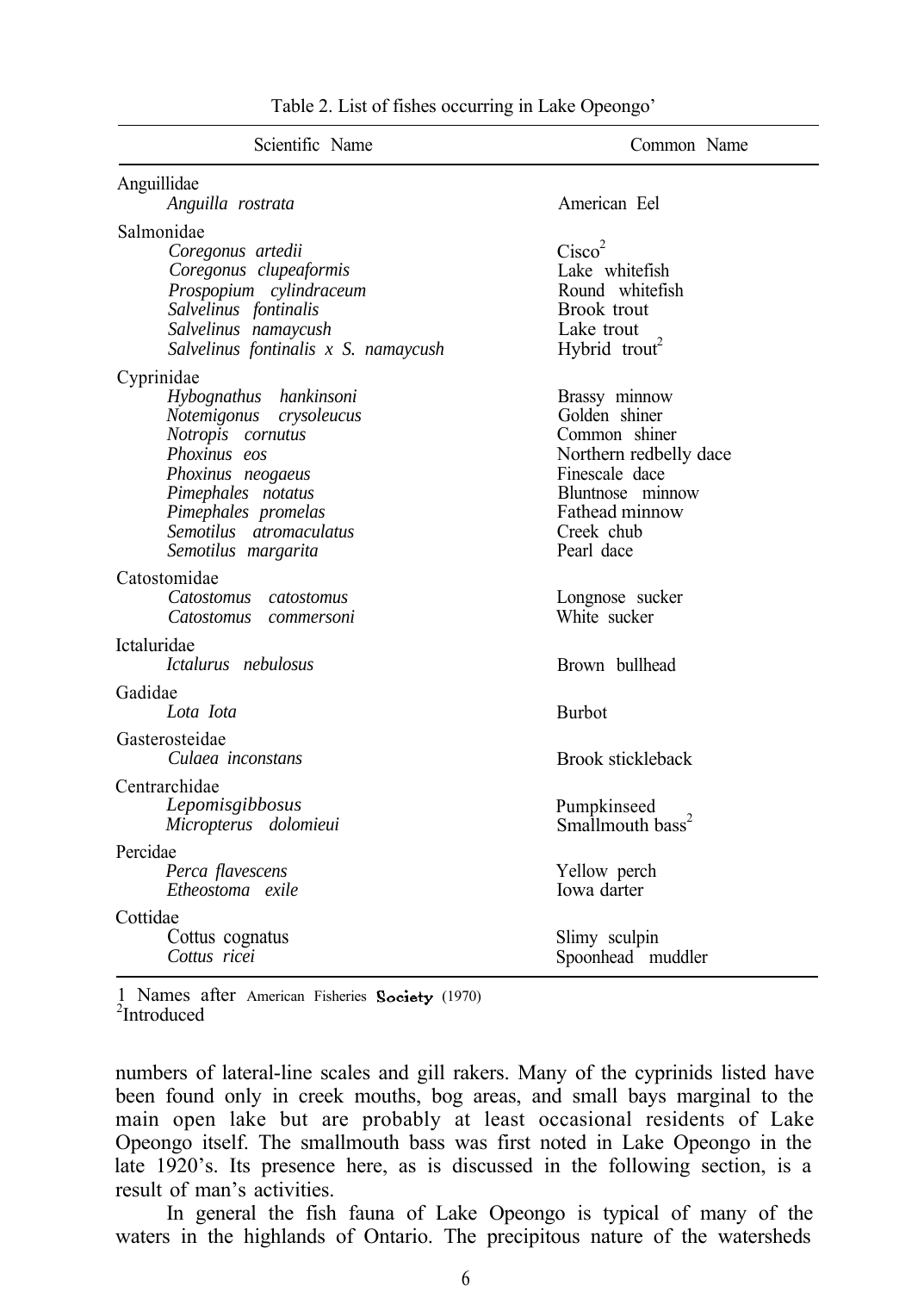on the south-central Algonquin Park dome has apparently prevented the invasion since glacial times of many forms such as the northern pike *(Esox lucius),* the walleye *(Stizostedion vitreum vitreum),* and a variety of other warm water forms which occur at lower altitudes in the Park and within a distance of 30 air kilometers from Lake Opeongo.

No attempt is made here to document other aspects of the biota of Lake Opeongo. Studies have been carried out on bottom fauna by Miller (1937), and on phyco-periphyton by Foerster and Schlichting (1965); the few plankton investigations have generally not been of a qualitative nature.

#### THE ROLE OF INTRODUCTIONS

#### Smallmouth bass

The first known introduction to the Lake Opeongo fish fauna was the smallmouth bass. Christie (1957) has documented the events resulting in the presence of this species in the lake. A series of introductions each progressively closer to Lake Opeongo was made in lakes along the Opeongo River early in this century. By 1915 the bass were present in a lake only 15 km downstream from Lake Opeongo. Whether they made the final ascent of the Opeongo River and the dam at the foot of the lake or whether they were transported to the lake by man is unknown. At any rate the first record we have of bass in Lake Opeongo is in 1928.

Because smallmouth bass were present before any specific information was available on Lake Opeongo, the immediate effects of the introduction on the general biota of the lake are unknown. By 1936, the first year of studies on Lake Opeongo, however, this species had only been in the lake about 8 years and presumably only 3 or 4 year classes had resulted since its arrival. Hearsay reports indicate that numbers of brook trout were taken from the lake before the arrival of the bass but since that time brook trout have been taken only rarely. Similarly a small brook trout fishery existed in Happy Isle Lake (connected by river to Lake Opeongo) in earlier years. The bass were first noted in Happy Isle Lake in the late 1930's and early 1940's and brook trout catches have been rare in this lake since then also.

The smallmouth bass of Lake Opeongo are heavily parasitized by the cestodes *Proteocephalus ambloplitis* (Bangham, 1941) and *Proteocephalus fluviatilis* (Fischer, 1968) and presumably were so infected when they entered the lake. The introduction has imposed a new parasitological load on other fishes. The yellow perch, pumpkinseed, and brown bullhead are now serving as carrier hosts for the larval stages of this parasite (A. Dechtiar, pers. comm.) although the deleterious effects, if any, of this incidence are unknown.

Although the smallmouth bass may have affected the brook trout, there is no evidence that it had any appreciable effect on other elements of the salmonid community. No lake trout or whitefish or their eggs have ever been observed in bass stomachs. The bass eat only limited amounts of insects and yellow perch, which are important forage for trout and whitefish. The spatial separation of these species for much of the year and the size and variety of habitats available in Opeongo probably mitigate against any direct or indirect conflict between the bass and many of the colder water species. Since the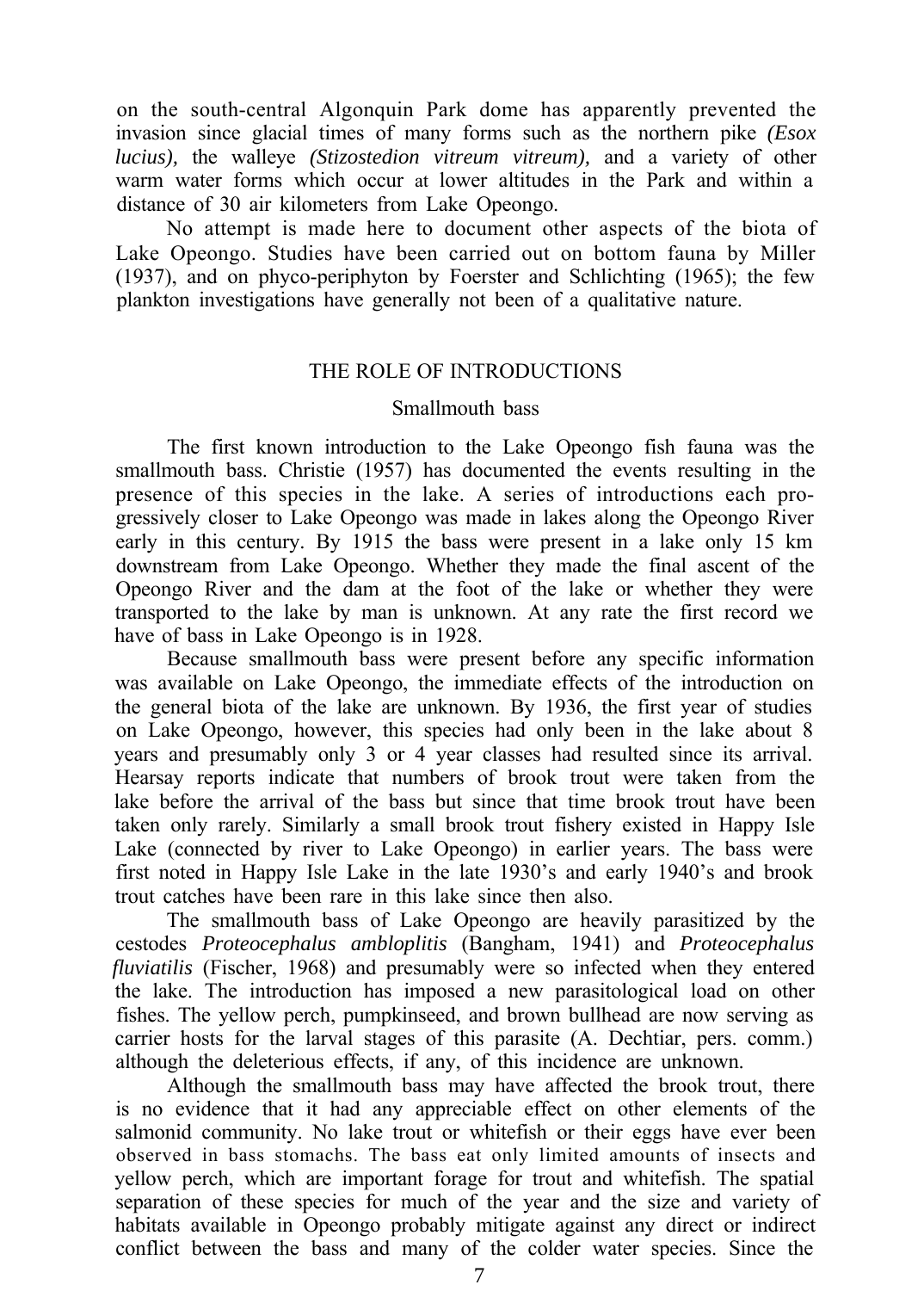prime food of the bass is crayfish (about 80%), it may have competed with the burbot to some extent for this forage.

The impact of the smallmouth bass on Lake Opeongo has probably been of significance in more indirect ways. Before the smallmouth was introduced, anglers fished for lake trout only. The presence of the bass no doubt attracts a greater number of anglers to the lake, particularly family groups and those who have neither the proficiency nor the required tackle to angle for lake trout. The bass fishery has also served to buffer fishing pressure on the trout, as the fishermen often seek small mouth when angling for trout is poor.

#### Salmonids

Plantings of hatchery and wild stocks of salmonids have been made for many years. Although most of these are not introductions in the usual meaning of the word, they may be considered so in the sense of the possible introduction of different genetic characteristics to the existing populations. Brook trout of hatchery origin have been planted in Lake Opeongo since at least 1939 (possibly much earlier) but their survival has been apparently negligible. Extensive plantings of lake trout fingerlings and yearling have been made in Lake Opeongo in the period 1948-64. Hatchery lake trout stock from a wide variety of sources such as Great Slave Lake, Lake Superior, Lake Manitou, Lake Simcoe, and other Algonquin Park lakes have been used. About 158,000 yearlings and 51,000 fingerlings have been planted over these years but again survival has been very low (less that 0.01%). An introduction of 303 adult lake trout from Lake Louisa, another Algonquin Park lake, to Lake Opeongo was carried out in 1961 and 1962 (Martin, 1966).

In 1955-57 a total of 15,400 hybrid trout (splake) yearlings were introduced into Lake Opeongo (Martin and Baldwin, 1960). These hybrids, their parents of varied origins, have offered limited returns to the Opeongo fishery.

As has been indicated, these salmonid plantings may not be considered introductions in the sense of the importing of a non-indigenous species. However, from the viewpoint of their possible effects on the gene pools of existing native trout they may be considered as new elements in the biota. Both hybrid trout (splake) and lake trout from the Lake Louisa transfer have been taken in ripe condition on the spawning beds in Lake Opeongo together with native lake trout. Various studies in recent years, such as those of Lindsey (1964) and Khan (1968), indicate a number of refugia for lake trout during glacial times. Morphometric and meristic differentiation among lake trout from various regions has been indicated by Khan, and physiological differences may exist also. In brief, the genetic complement of the native Opeongo lake trout may have been changed over the last 30 or 40 years through the infusion of different genes from stocks from a wide variety of sources.

Since no detailed fauna1 survey of fishes in Opeongo has been made, it is not known whether changes have occurred in the species composition of lesser fishes, particularly with reference to the introduction of bait fishes. Although the Algonquin Park Act forbids the possession of bait fishes, it has not been rigidly enforced; consequently some non-native fishes, may have been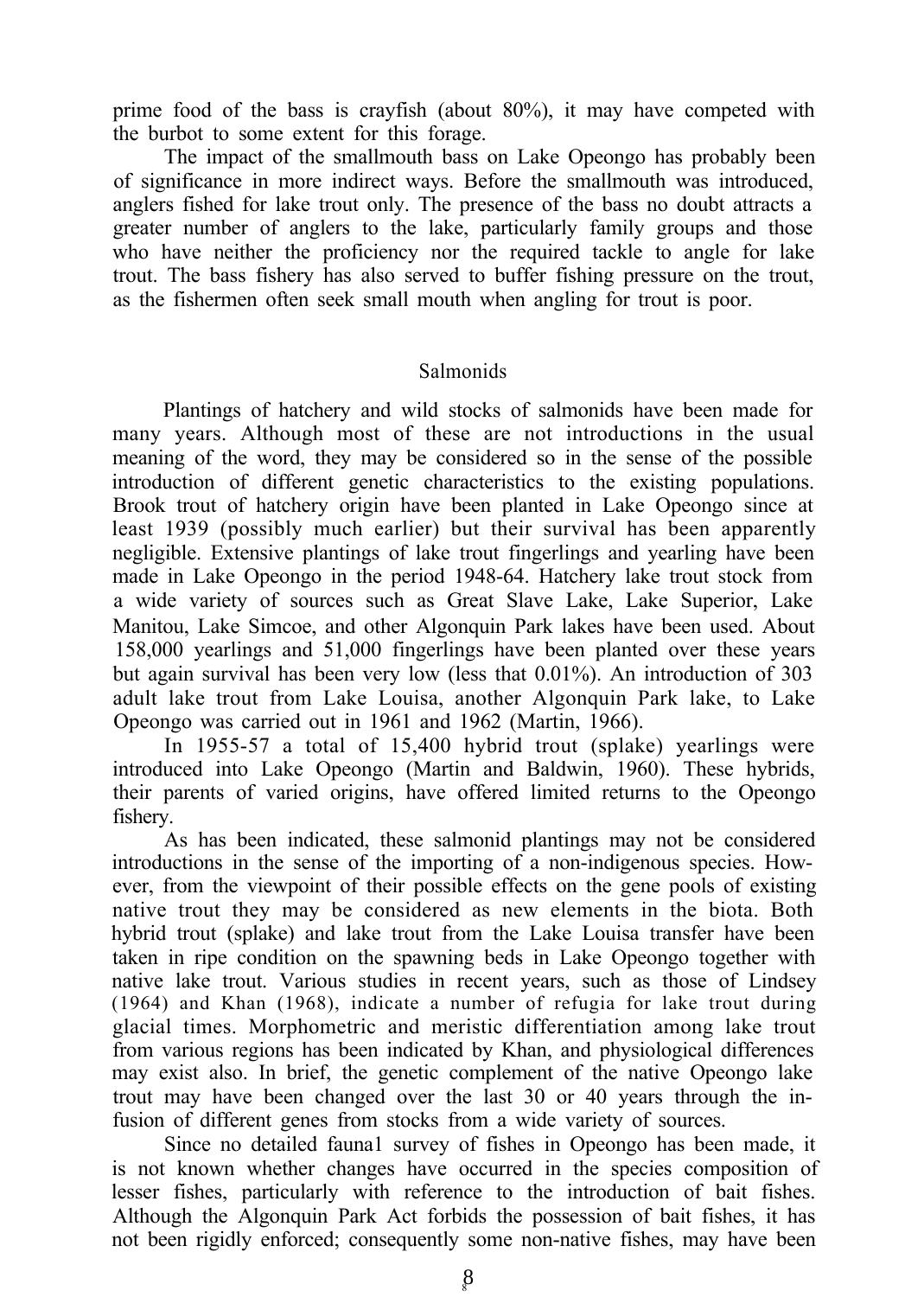brought into these waters as bait. Such introductions would have been particularly likely during those years when the lake was open to a winter fishery for lake trout, a type of fishery in which live bait fish are used almost exclusively.

#### Cisco

Another introduction that has had a major impact on Lake Opeongo has been that of the cisco. The use of the cisco as a forage for lake trout was first suggested by Fry (1939, 1949), who noted a depression in the growth curve and a high percentage of infertile fish (see below) at lengths where the trout were transferring from a diet of small perch and whitefish to larger forage. This observation suggested a deficiency in the diet which the cisco might fill. In 1940 approximately 250 adult ciscoes were planted in Lake Opeongo. The source of these fish was a spring run up the North Muskoka River near Huntsville (Fig. 1), some 80 air kilometers to the south-west of Lake Opeongo. This planting was thought to have been unsuccessful and was repeated in 1948 with an additional 400 adult cisco from the same source. The ciscoes became established and were first observed in the lake trout stomachs in the early 1950's; a few years later they had become the main food of the trout. They are now probably the most abundant fish species in Lake Opeongo.

As the following discussion points out, major changes apparently took place in the Lake Opeongo ecosystem in the late 1940's and early 1950's. To what degree, if any, these can be attributed to the cisco introduction is difficult to assess, largely because all levels of the biota have not been extensively or consistently monitored, and much of what is said must be perforce speculative.

The lake trout, however, has been consistently studied and its response to the cisco introduction has been clearly evident. Figure 3 illustrates the changes that have taken place in the lake trout diet in the period 1936-71. These data are largely an extension of a more detailed study (1936-65) by Martin (1970). As indicated in the upper panel of the figure, the proportions of trout with fish content and with empty stomachs have fluctuated around mean values of 55 and 40%, respectively. The insect element of the diet, however, sharply decreased in the diet in the early 1950's and only recently has shown signs of regaining significance as food for lake trout.

Although the proportion of lake trout subsisting on fish has remained generally constant, the relative importance of the various forage species making up this part of the diet has changed markedly (Fig. 3). The frequency of perch in the stomach contents of the lake trout decreased sharply in the early 1950's. For a number of years the trout fed extensively on whitefish and then, as the cisco population increased after its 1948 introduction, ciscoes became the prime food of the lake trout.

These dietary changes have had marked effects on the biology of the Opeongo lake trout (Figs. 4-6). In brief, the length-weight relationship and rate of growth of the lake trout have improved significantly, and ovary weight, egg size, and egg number have increased. Fry and Kennedy (1937) and Fry (1949) observed that as many as 17% of the lake trout in Lake Opeongo in the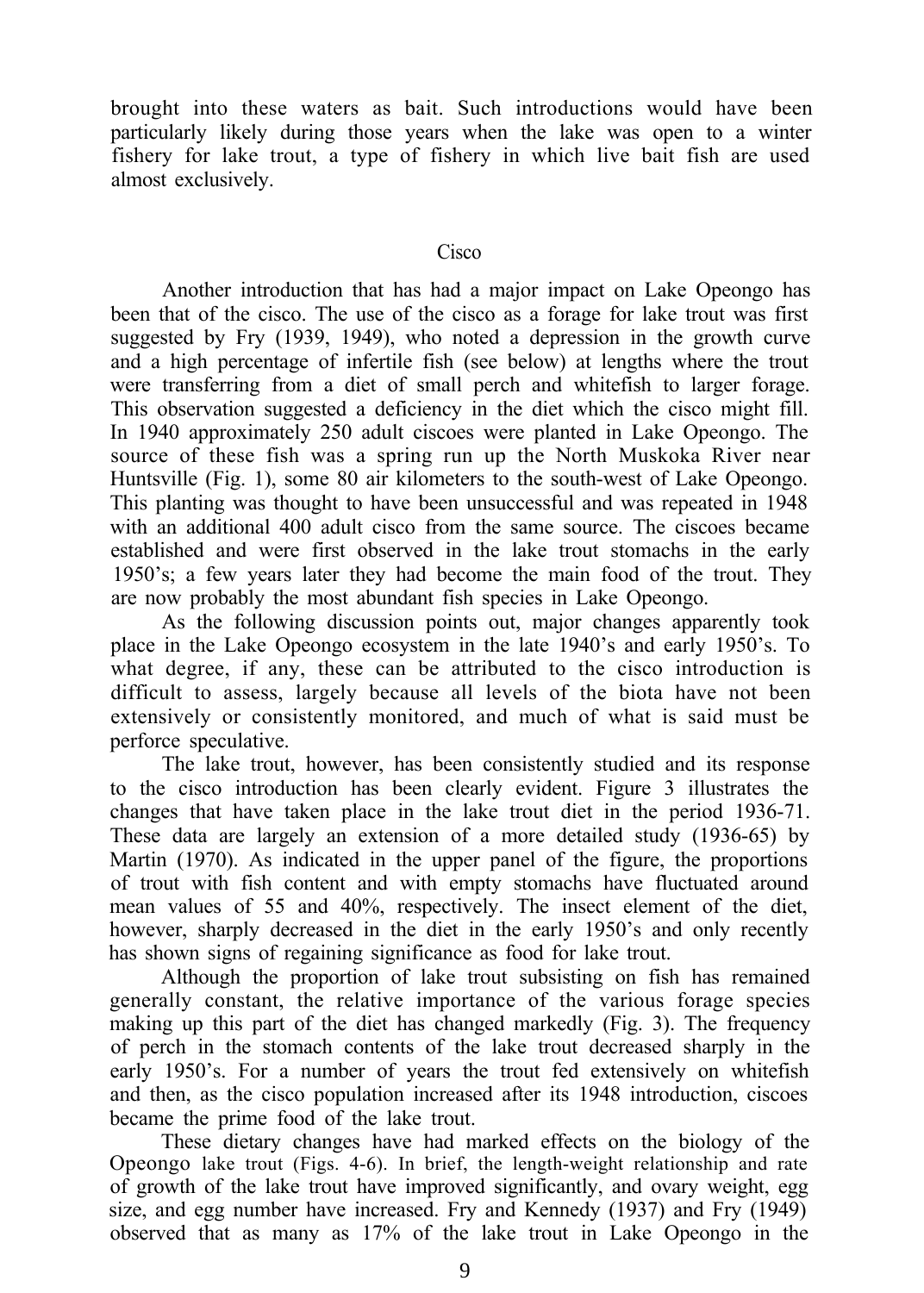

Figure 3. Percentage frequency of occurrence of forage fish, insects, and empty stomachs in Lake Opeongo lake trout, 19364971. Upper panel as percent of all trout examined, lower panel as percent of trout with forage fish in stomachs.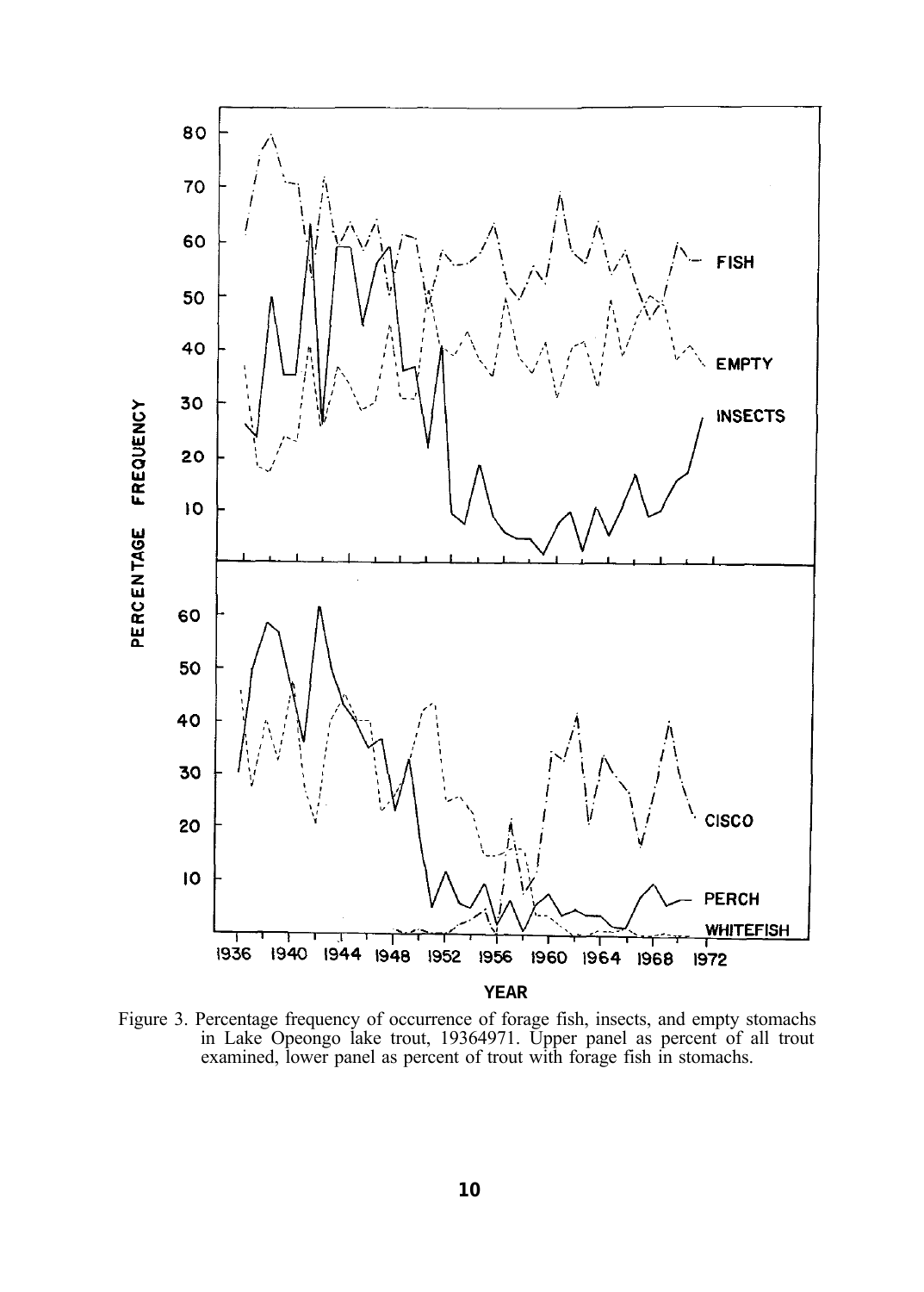

Figure 4. Length-weight (logarithmic) and age-weight (arithmetic) relationship of Lake Opeongo lake trout for the years 1937-1947 and 1953-1961(1965).

approximate size range 50-80 cm and in age classes 9-13 failed to produce gametes in certain years although they were sexually mature. These fish were termed "infertile" but it was considered likely they would spawn again in later years. After the introduction of the cisco, the percentage of infertile fish decreased to only 2% by 1960, and no infertile fish have been noted since that time.

There has, however, been a trend to later maturity in the lake trout. For example one trout in three was mature at age 6 in 1937-48, whereas only one in ten had reached maturity at this age in later years. This phenomenon may possibly be explained in part, at least, on the basis of Alm's (1959) finding that an initial good growth, when followed. by a slower rate, may result in maturity at a smaller size and younger age. In Lake Opeongo a somewhat parallel situation may exist, as initial rapid growth and slow late growth patterns have been reversed. Similarly Martin (1970) found that planktivorous lake trout, which have relatively rapid early growth and slow late growth mature earlier than piscivorous trout with inverse growth patterns.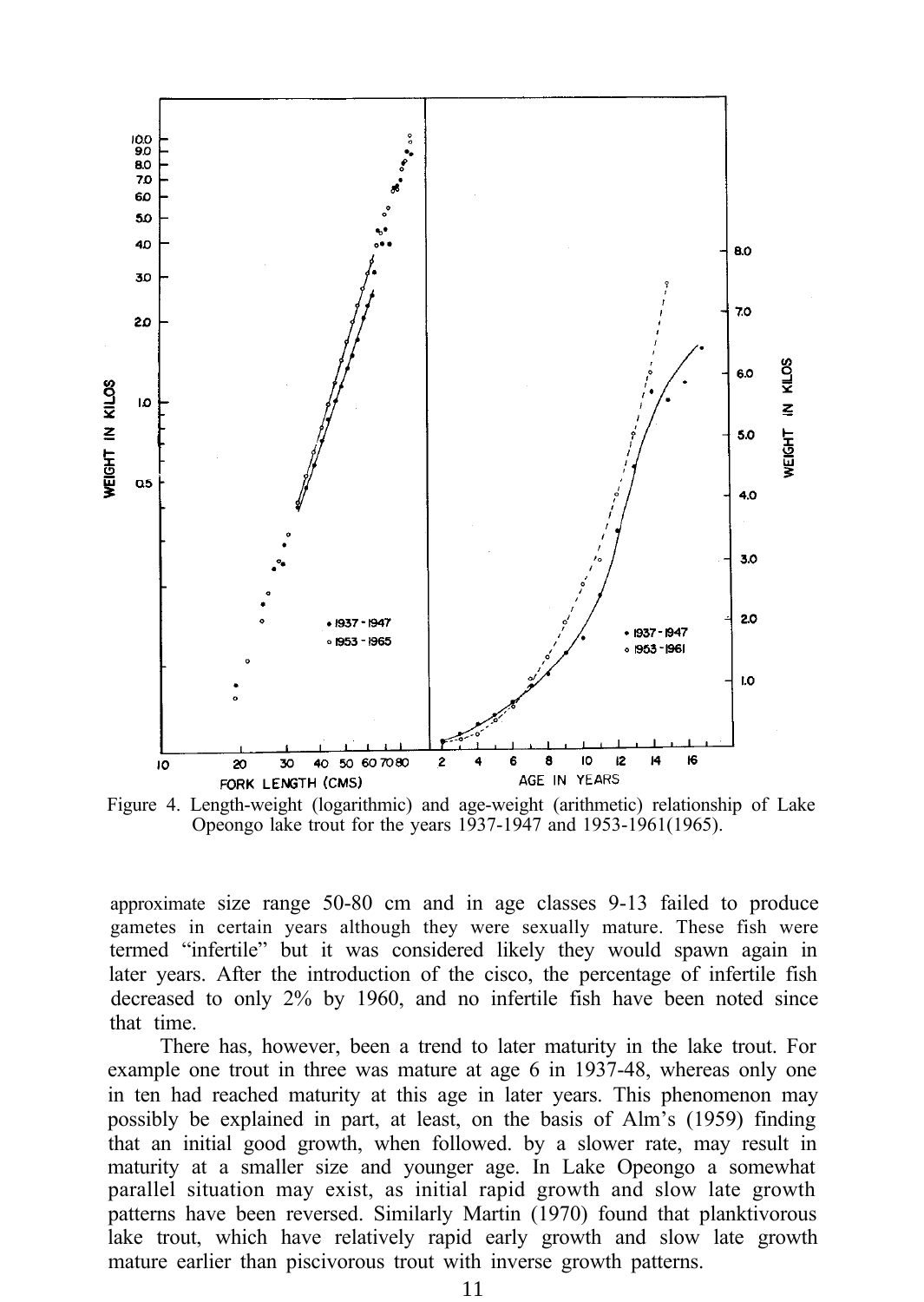

AGE IN YEARS

Figure 5. Rate of growth of Lake Opeongo lake trout for the years 1937-1949 and 1955-1961.

The effects of the cisco introduction on the lake trout apparently reached a plateau in the early 1960's, some five years or so after they had become well established in the lake. Length-weight and maturity data indicate the population has become somewhat stabilized in these respects. The 1966-71 length-weight curve, for example, superimposes on that for 1953-65. Although no further age data and gonad data are available since the 1936-65 analysis, it is likely the age-fecundity relationship also has become relatively stable.

The importance of food habits on the biology of lake trout in Lake Opeongo has been further demonstrated by the results from the transfer of adult trout from Lake Louisa to Lake Opeongo which has been referred to earlier. In Lake Opeongo, with its greater abundance of forage, the slow growing, short-lived, plankton-feeding trout of Lake Louisa grew faster and lived longer. This study further emphasized the plasticity of the lake trout in its response to qualitative changes in food.

The effects of differences in forage on the growth and production of lake trout in Algonquin Park waters has been discussed by Kerr and Martin (1970) and Kerr (1971). Kerr suggested that increased trout production in Lake Opeongo up to 1965 was the result of the cisco introduction. Although the available energy resource in the lake remained essentially the same after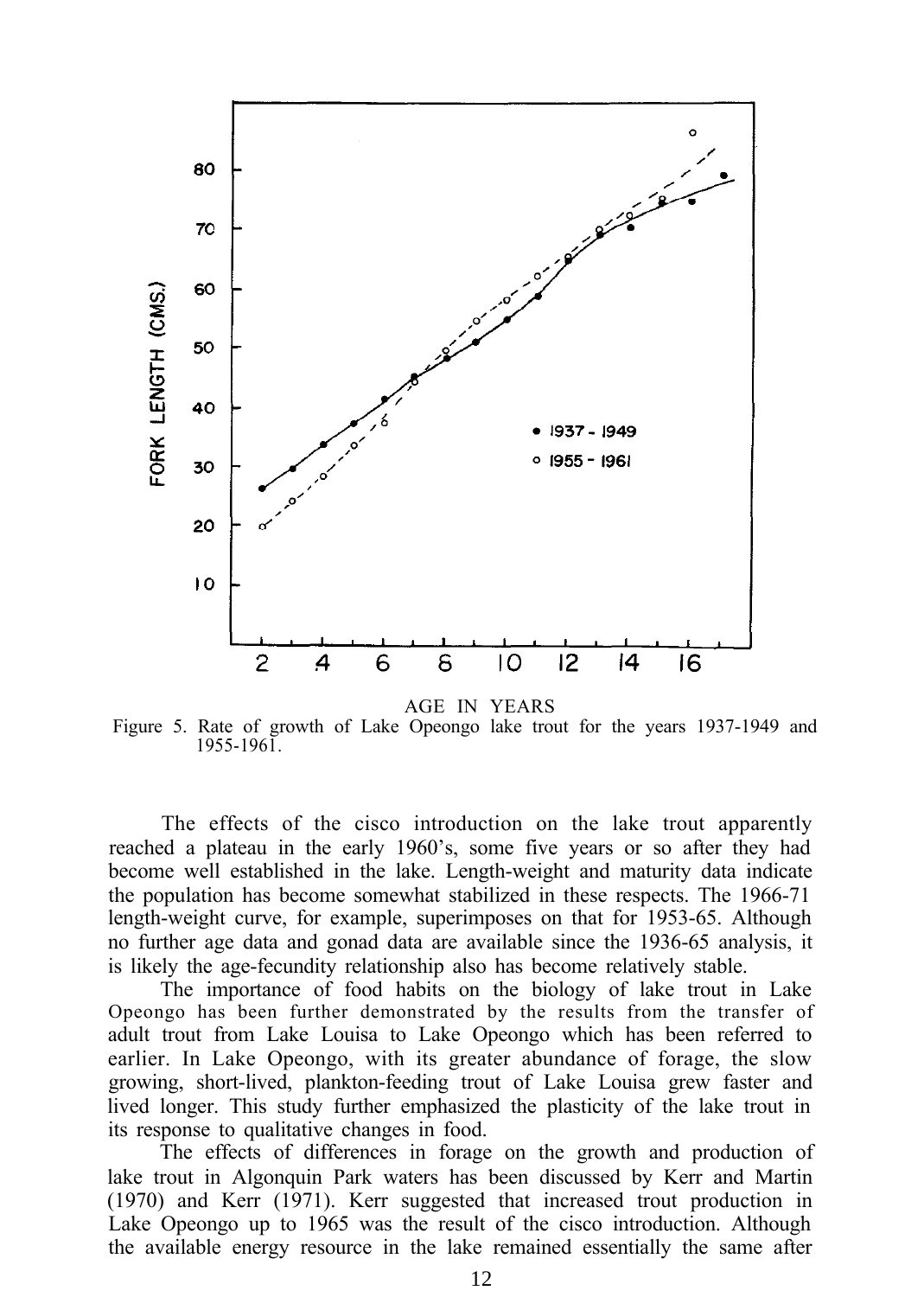

Figure 6. Fecundity (upper panel) and egg size (lower panel) in Lake Opeongo lake trout for the years 1938-1946 and 1955-1963.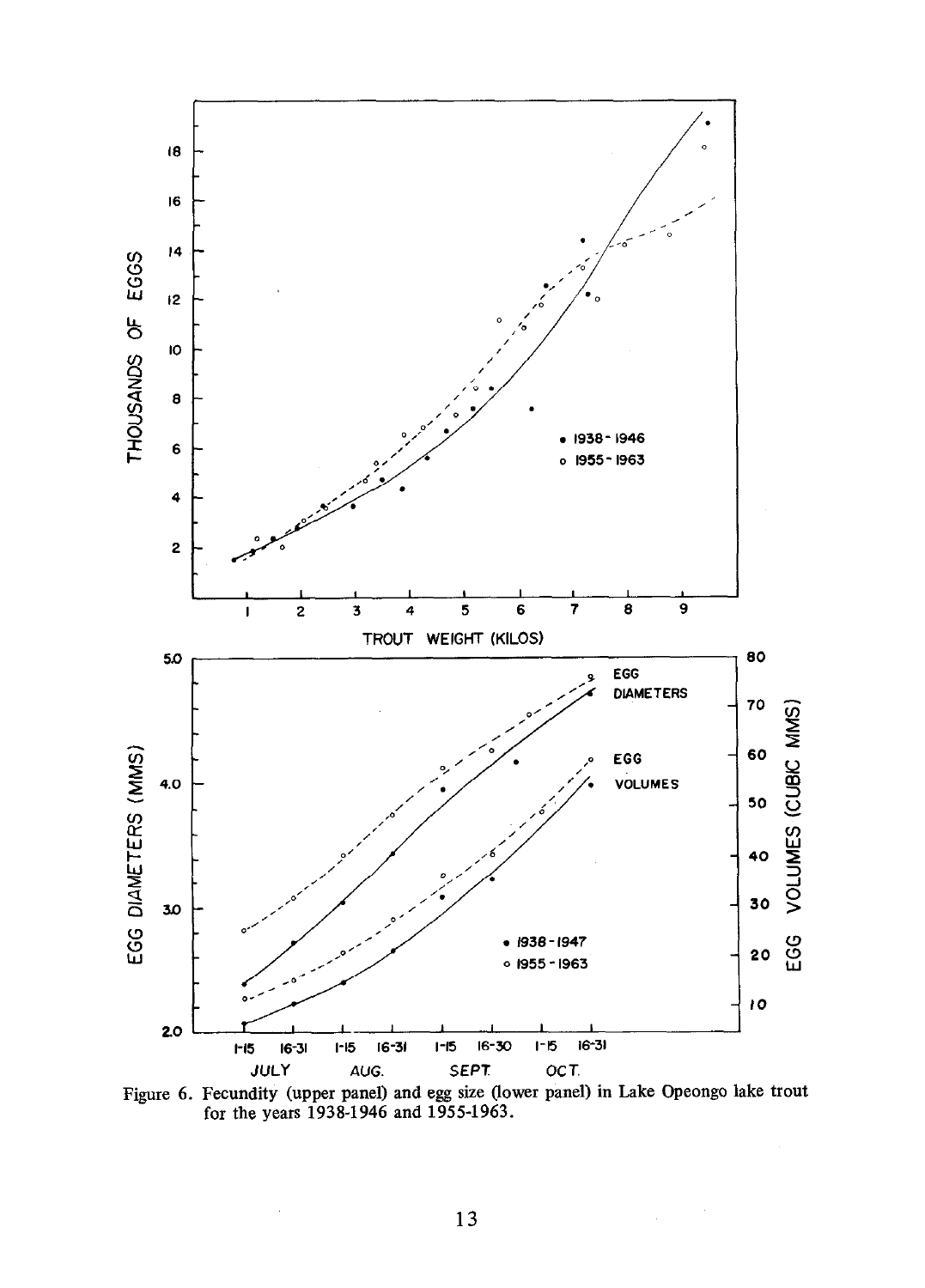the establishment of the cisco, the growth efficiency of the trout increased materially, resulting in greater production. Since 1965 the annual production on a weight basis has decreased substantially, although the numbers caught have remained generally the same or increased and there is evidence of exceptionally strong year classes entering the population. It appears therefore that the increased growth efficiency of the trout was first expressed in improved weight production as indicated by Kerr, and then by contributing towards greater recruitment to the trout population because of the improved fecundity.

The effects of the cisco introduction on other parts of the ecosystem in Lake Opeongo are less fully understood. The other major piscivore in the lake, the burbot, is apparently utilizing the cisco. In the 1940's and 1950's the perch and then the crayfish were its main food, but more recently the crayfish has become the most important, followed by perch and cisco in that order. Preliminary analysis of data on this species (P. Hackney, pers. comm.) indicates that burbot are considerably larger now than in earlier years; this difference may be a reflection of an improvement in growth rate.

The frequency of occurrence of perch in trout stomachs decreased sharply about 1950 (Fig. 3). Population studies (unpublished) for perch in 193840 and 1959 suggest that this decrease was a reflection of a decrease in their actual numbers in the lake. Whether this decrease can be attributed to the 1948 cisco introduction is uncertain. The perch decline started about 1950, and it is doubtful that the cisco became abundant enough in the two years after its introduction to have a major influence on the perch population. The abruptness of the perch decline suggests the failure of one or more year classes, with the possibility that the cisco effectively suppressed its subsequent recovery. The perch and cisco inhabit the same general stratum in Lake Opeongo and, although no detailed studies have been made of the food of ciscoes in the lake, it is possible that they feed extensively on larval perch.

Similarly, the insect fauna decreased sharply in the early 1950's, judging by the contents of trout stomachs. It is of course dangerous to assume that food content reflects abundance; the decline in insect fauna in the trout stomachs may indicate only a preference by the trout for ciscoes. However, an analysis of bass stomachs over the years 1937-71 indicates that the trend in the proportion of insect bottom fauna in the diet closely paralleled that for the lake trout-that is, there was a sharp decrease in the 1950's followed by a gradual increase in the 1960's. Ciscoes can feed extensively on bottom organisms, and may have heavily cropped this forage when they became abundant in Lake Opeongo. Fry (1937) and Langford (1938) have shown that mayfly nymphs (the main insect food of Opeongo trout) are an important constituent of the cisco diet in Lake Nipissing.

The cisco is probably a serious competitor for the invertebrate resource with a number of other fishes. Adults and/or young of such species as lake trout, whitefish, bass, perch, and burbot rely heavily on this forage. As noted by Martin (1970) the rate of growth of young lake trout has decreased in recent years. The rate of growth of smallmouth bass also appears to have declined since the mid 1950's. It has been suggested that the perch may have been a factor in controlling the density of the bass population; when numbers of perch declined, over-crowding in the bass population may have resulted in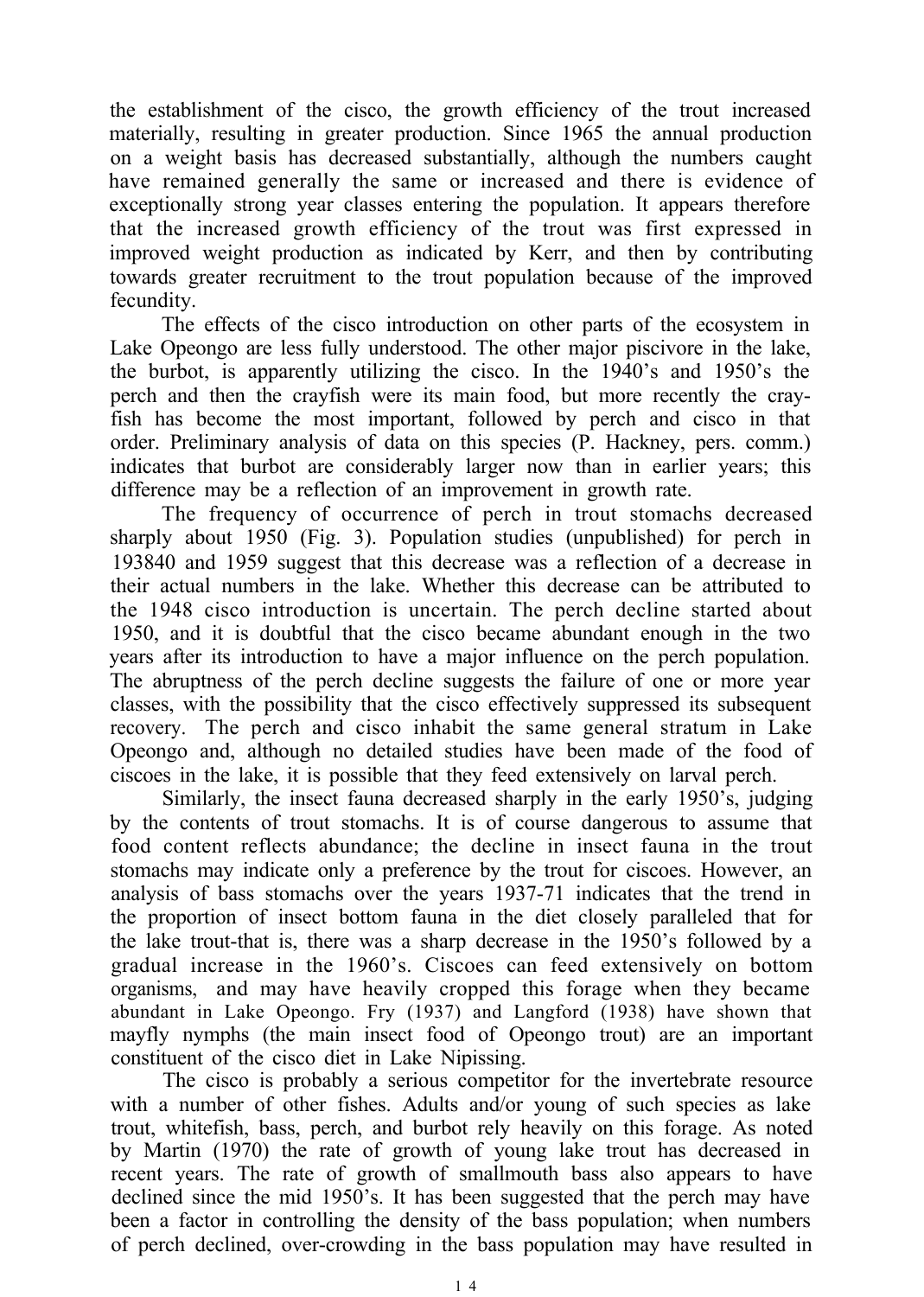reduced growth (Emery, 1971). Sandercock (1964), in a study of the interaction between lake whitefish and round whitefish in four Algonquin Park lakes, noted that these two species fed extensively on bottom-dwelling forms in Lake Opeongo, and not on plankton as they did in the other three lakes. On the basis of the four lakes studies, rate of growth was directly correlated with the extent of plankton utilization, the "normal" (see Kennedy, 1943) Opeongo whitefish population had the slowest growth. Sandercock suggested that the cisco in Opeongo is occupying the mid-winter plankton feeding niche. Growth rates of lake whitefish during the first few years of life were slower in 1963 (Sandercock, 1964) than in 193940 (Kennedy, 1943).

Although no intensive study of cisco diet has been made in Lake Opeongo it is likely the cisco has also played a more direct role in the abundance of other fishes by preying directly on their eggs or fry. As suggested earlier, the yellow perch may be particularly susceptible to this predation. Field studies currently being carried out indicate a scarcity of burbot fry in Opeongo as compared with other lakes in Algonquin Park. The possibility that cisco predation, particularly in late winter and early spring limits recruitment in this species, is being considered (P. Hackney, pers. comm.). Similarly, lake trout larvae and fry may be vulnerable to predation by the cisco in late winter. Pritchard (1931) found that the cisco fed on the fry and eggs of whitefish and burbot in Lake Ontario and Reckahn (1970) noted that it preyed on larval and post-larval alewives *(Alosa pseudoharengus)* in South Bay, Lake Huron.

As Figure 3 indicates, however, the perch population is now recovering in Lake Opeongo. Although no recent quantitative study of perch abundance has been made, random observations and netting operations also have suggested an increase in numbers. Similarly, the aquatic insect faunaparticularly the mayflies-may be increasing. It appears then that an equilibrium is now being reestablished in the Lake Opeongo ecosystem.

#### THE ROLE OF EXPLOITATION

As has been indicated, Lake Opeongo was only lightly exploited before 1936, the year the area became accessible by road. In general the Algonquin Park area was largely overlooked in the development of Southern Ontario. Because the area lies on the rugged height of land between the waterways of Georgian Bay and the Ottawa River, history bypassed it for centuries. Itinerant bands of Indians made hunting and fishing excursions to the area but did not establish permanent settlements. At the East Arm Narrows of Lake Opeongo (Fig. 2) artifacts of the Laurentian culture dating back to 2500 B.C. have been located (G. Taylor, pers. Comm.). Early explorers and surveyors passed through the 'area in the early 1800's but their exploitation of the fishery resource was surely negligible. By the mid-1800's the square-timber industry had moved up the Ottawa valley into the highlands of Algonquin Park. This in turn was succeeded by the sawlog industry in the late 1800's. Workers in these lumber camps and the accompanying supply and depot farms, one of which was at the East Arm Narrows in the 1870's and 1880's, subsisted partly on fish, but probably had no major impact on the fish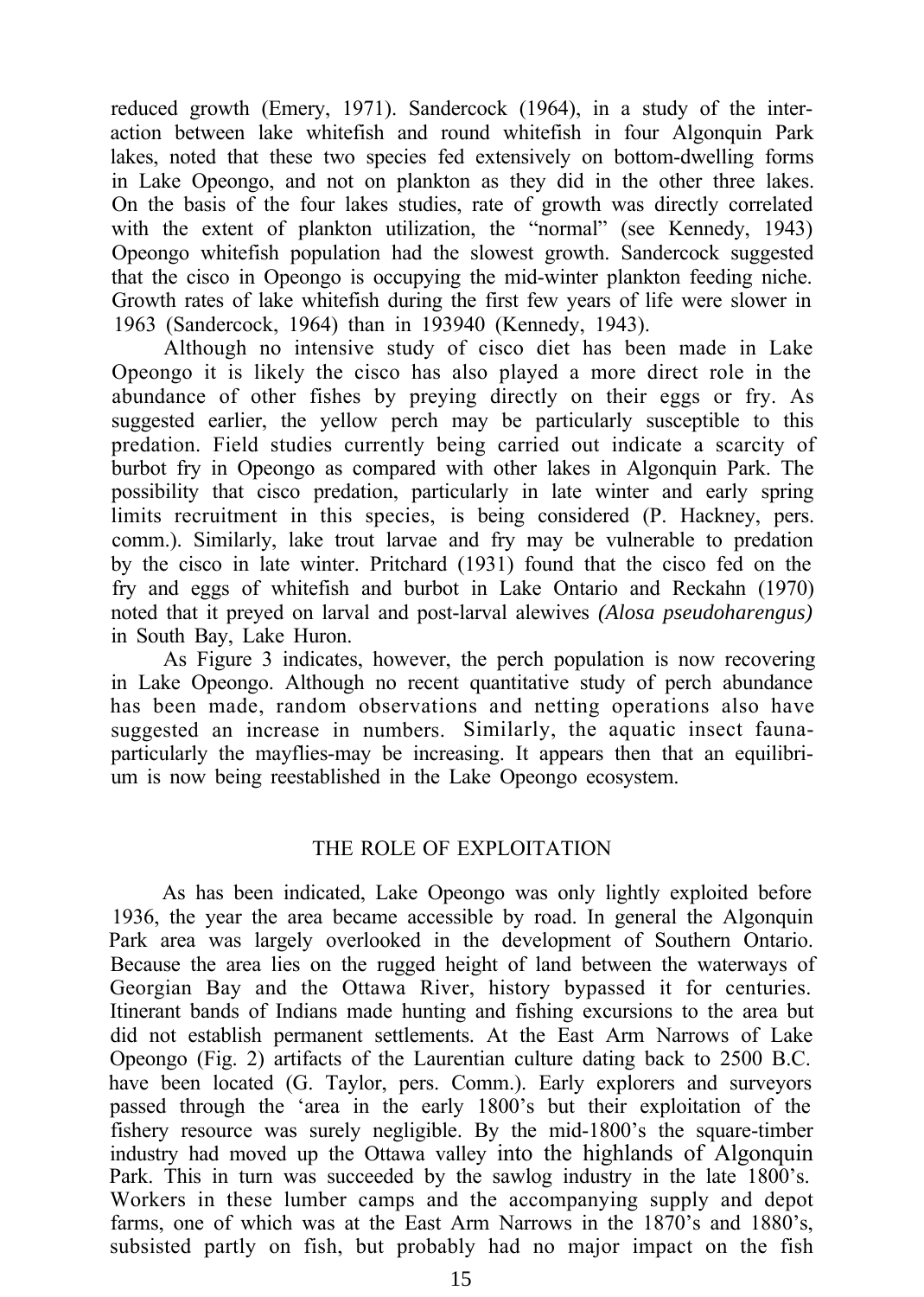populations. When Algonquin Provincial Park was established in 1893, some measure of control over the use of its resources was initiated (Anon. 1967).

During the First World War, Lake Opeongo, along with a number of other inland Ontario lakes, was opened to commercial fishing to provide additional food under the emergency conditions of the times. One operator was licensed to fish the lake in 1916 but no records of the catch can be located. Between 1918 and 1936, the year a highway was completed to the area, Lake Opeongo was fished by anglers with increasing regularity. Since the lake could be reached only by a circuitous and laborious travel route however, fishing pressure was probably relatively light.

As has been indicated earlier, a fisheries research station (now the Harkness Laboratory of Fisheries Research) was established on Lake Opeongo at the time it first became subject to serious exploitation. A creel census was started immediately on the lake and is still in effect. This census has provided catch statistics of the lake trout and smallmouth bass fisheries of Lake Opeongo for 36 years. Through the census and other studies various biological data have been, collected to provide a more nearly complete picture of the character of the fish populations and their dynamics.

The basis and *modus operandi* of the Lake Opeongo creel census has been fully described by Fry and Kennedy (1937), Fry (1939) and Fry (1949). The only point of ready access to the lake is at the foot of the South Arm. Here is located the fish checking station and also an outfitting establishment which over the years has variously provided accommodations, supplies, guides, and boats, to anglers. No other cottages, lodges, or other sites of human development are to be found on the lake except for primitive individual camp sites. Only a few of these sites were present in the earlier years but they now total over 30.

Anglers are routinely interviewed as they return to the foot of the lake. Data collected include the number of fish caught, the time spent fishing, the area fished, the numbers of anglers and boats, and any other general information related to the catch. In return for having their fish cleaned the anglers usually permit the census staff to measure and weigh the fish, collect scale samples and stomachs, determine gonad development, examine the fish for tags, clipped fins, and parasites, and obtain other biological information.

Although the preceding account suggests that the arrangements for carrying out a creel census program and assessing a fishery are ideal, a number of problems have arisen over the years which have complicated the interpretation of the information that has been collected. The problems are outlined here because they have a bearing on the subsequent discussion.

In the early years of the fishery nearly all anglers returned to the lodge at the foot of the lake each day and consequently their angling activities could- be easily and accurately recorded. In the last 10 years there has been an increasingly greater trend away from this pattern as many more anglers are camping at the lake and their fishing habits are far less regular. In view of this change it is likely that catch and fishing effort figures for these years may be somewhat low. Fry (1949) estimated that the census encompassed 80% of the fishing activity in the lake in 193647; this estimate has been accepted in the discussion that follows.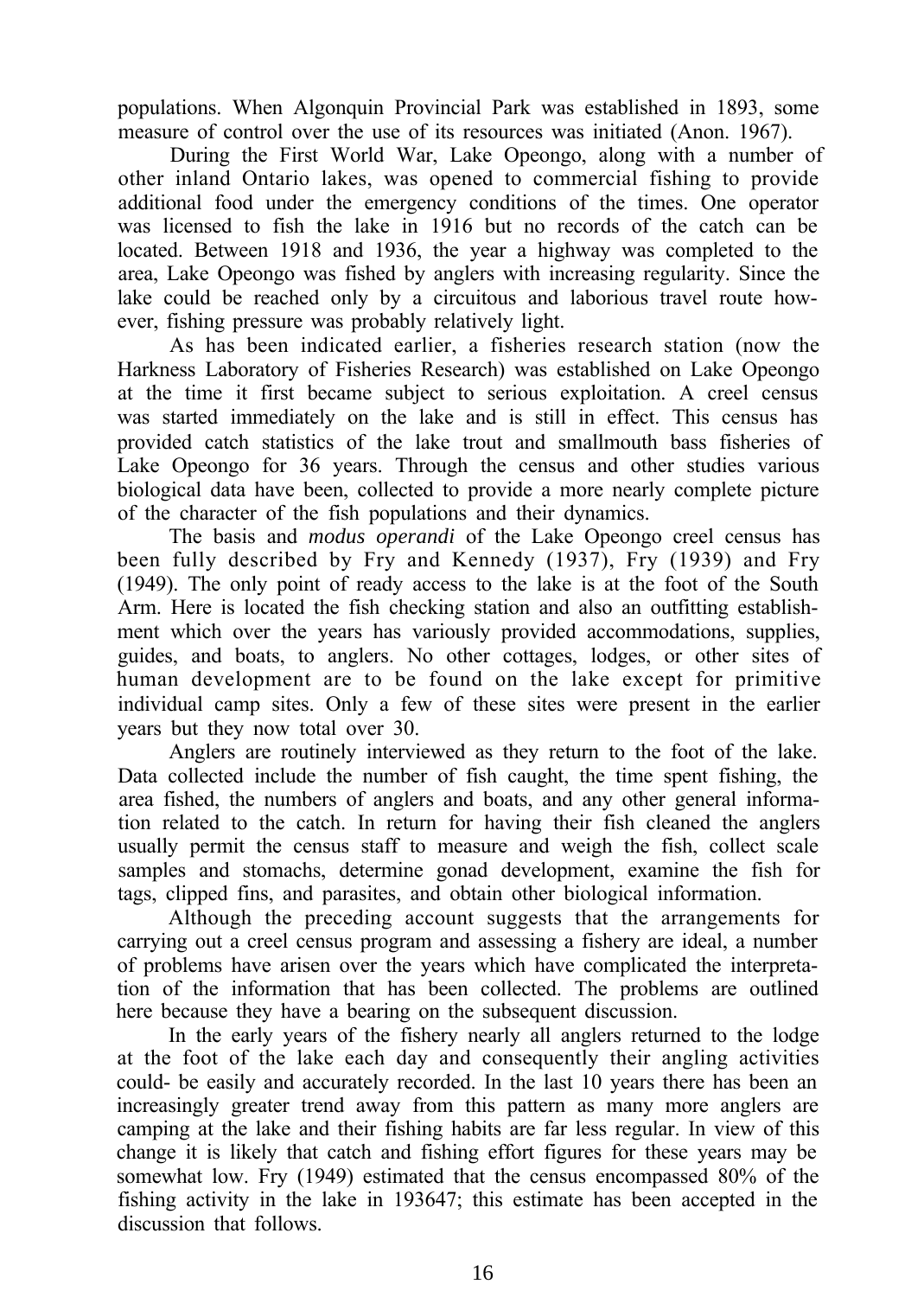A more critical and less easily resolved problem from the view-point of assessing the fishery has been the change in the efficiency of the basic fishing unit. In earlier years many anglers were skilled in the specialized techniques required for lake trout fishing and were familiar with the most productive fishing areas of the lake. In the last 10 or 15 years there has been an increasingly higher proportion of unskilled anglers, many without proper fishing gear and often unfamiliar with the lake. An illustration of the change in the quality of angling effort is indicated by the change in the number of guides on the lake. Up to the mid 1950's 10 or more guides were constantly employed on Lake Opeongo, whereas in recent years 1 or 2 have been available, and their services have not been in great demand. In brief then, from the viewpoint of effective angling effort, values in the following presentation should be somewhat lower and fishing success values somewhat higher for the more recent fishery.

#### Lake trout exploitation

As has been indicated earlier the lake trout is the only salmonid subject to exploitation in Lake Opeongo and the effects of the sports fishery on this species is discussed in detail in the following account.

Figure 7 presents basic catch data on the Lake Opeongo lake trout sport fishery for 1936-71, as collected through the creel census.

Harvest figures have been variable, reflecting in various degrees the amount of fishing effort, abundance of lake trout, angler skill, and the efficiency of the census. A general parallel is evident between catch and effort for most years. This parallelism, however, deteriorated somewhat in 1969 and 1970 when the creel census was extended to include campers and probably a less skilled segment of the anglers on the lake (Regier, 1971). The effect of fishing pressure on the lake trout population was immediately evident when the lake was opened to intensive fishing; the removal of 2600 and 2700 trout in 1936 and 1937 (0.7 and 0.6 kg per hectare) seriously affected the quality of angling in subsequent years (Fry, 1939).

Total estimated catch has varied between 630 and 2700 trout with an annual mean for the 1936-71 period of about 1300 fish and a weight removal varying from 700 to 4300 kg with a mean of about 1900 kg. In terms of yield per unit of surface area, annual harvest has varied from 0.12 to 0.73 kg per hectare (36-year mean, 0.33).

The amount of fishing effort, on the basis of two men in one boat as the fishing unit, has also been variable but generally shows an upward trend. The low exploitation rates during the war years (1940-44) were the result of restricted travel. There is no explanation for the later fluctuations about the general trend except that the marked decline following 1957 may be the result of the excellence of the bass fishing in that period, which may have diverted some would be lake trout anglers to this species. In addition the quality of the trout angling was generally low at that time. The higher levels of the last few years again reflects the extension of the creel census to the contact of fishing parties on the lake itself. Estimated fishing effort for lake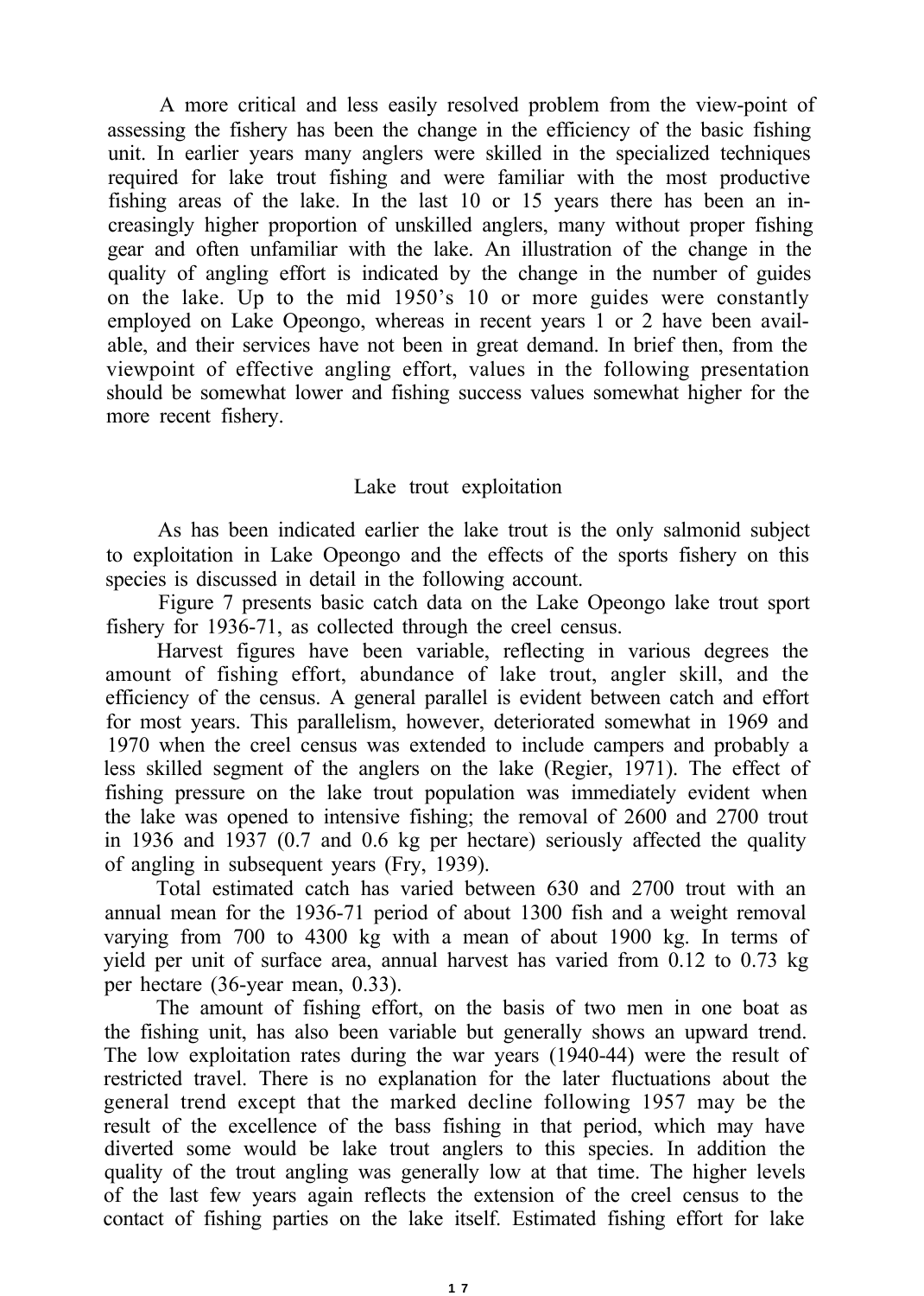

Figure 7. Estimated numbers and weight of lake trout caught {lower panel) and fishing effort in boat hours (upper panel) in Lake Opeongo, 1936-1971.

trout in 1936-71 has varied from about 600 to 6100 boat hours a year and averaged about 2700 hours.

The catch-per-unit-ofeffort index (Fig. 8) decreased steadily and markedly from a plateau in 193644 to the early 1960's but has remained thereafter at a nearly constant level, fluctuating around approximate mean values of 0.3 lake trout and 0.6 kg of trout per boat hour.

The average length and average weight varied greatly from year to year (Fig. 9) in part at least as a result of the entry of strong year classes into the fishery. Although average length showed no trend, average weight of the trout caught increased by over 60% from the mid-1950's to the mid-1960's, probably reflecting the change in the length-weight relationship brought about by the cisco introduction. Both averages dropped sharply in recent years. Although no age determinations have been made since 1961, the length composition data (Fig. 9) indicate the entry of exceptionally strong year classes in the last few years. An unusually high proportion of small and young fish (generally under 40 cm and 5 years) was caught in this period. The average age (Fig. 10), as might be expected showed considerable annual vari-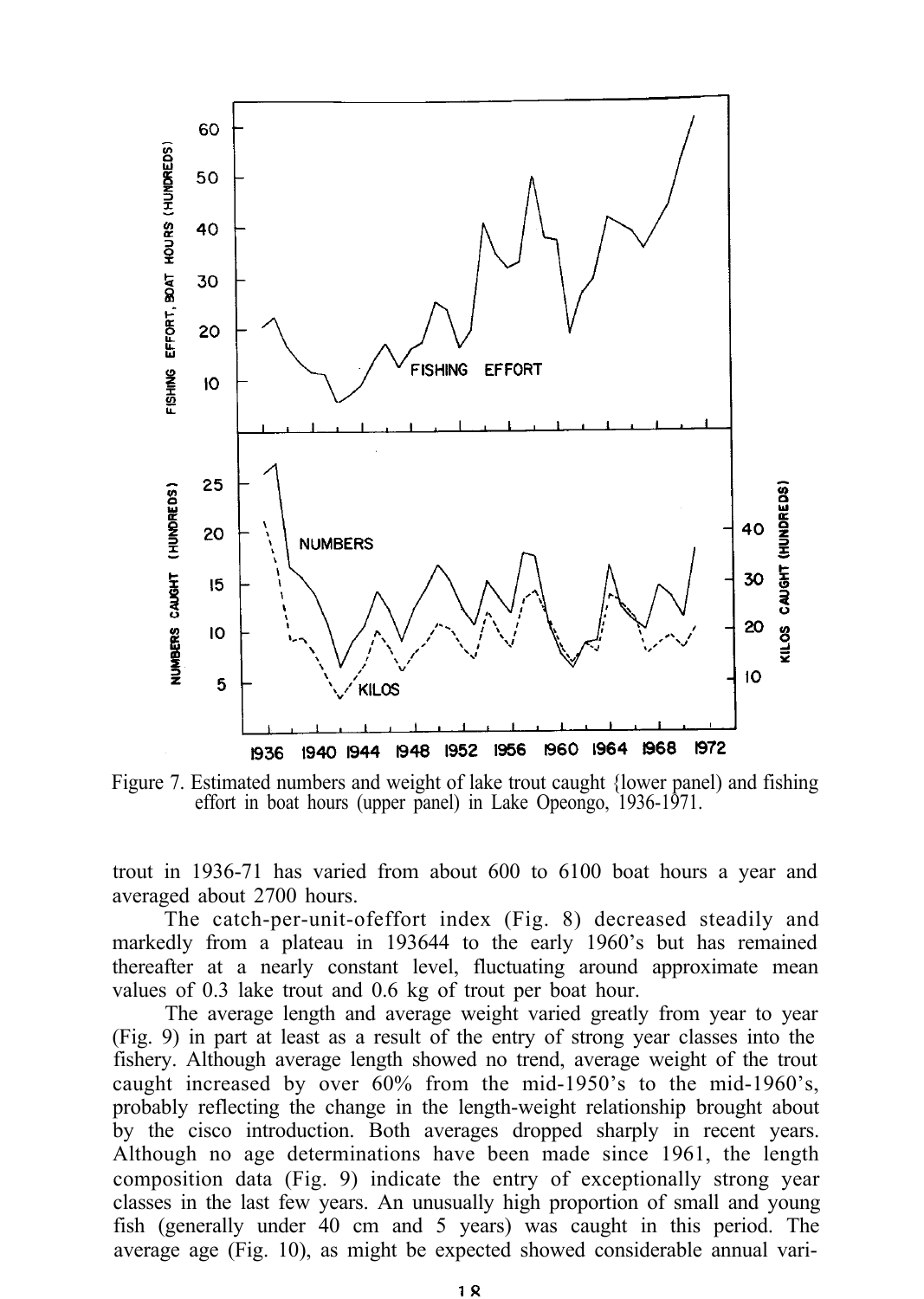

Figure 8. Numbers and weight caught of lake trout caught per boat hour (upper panel) and per hectare (lower panel), Lake Opeongo, 1936-1971.



Figure 9. Average length and average weight of lake trout caught in Lake Opeongo, 1936-1971.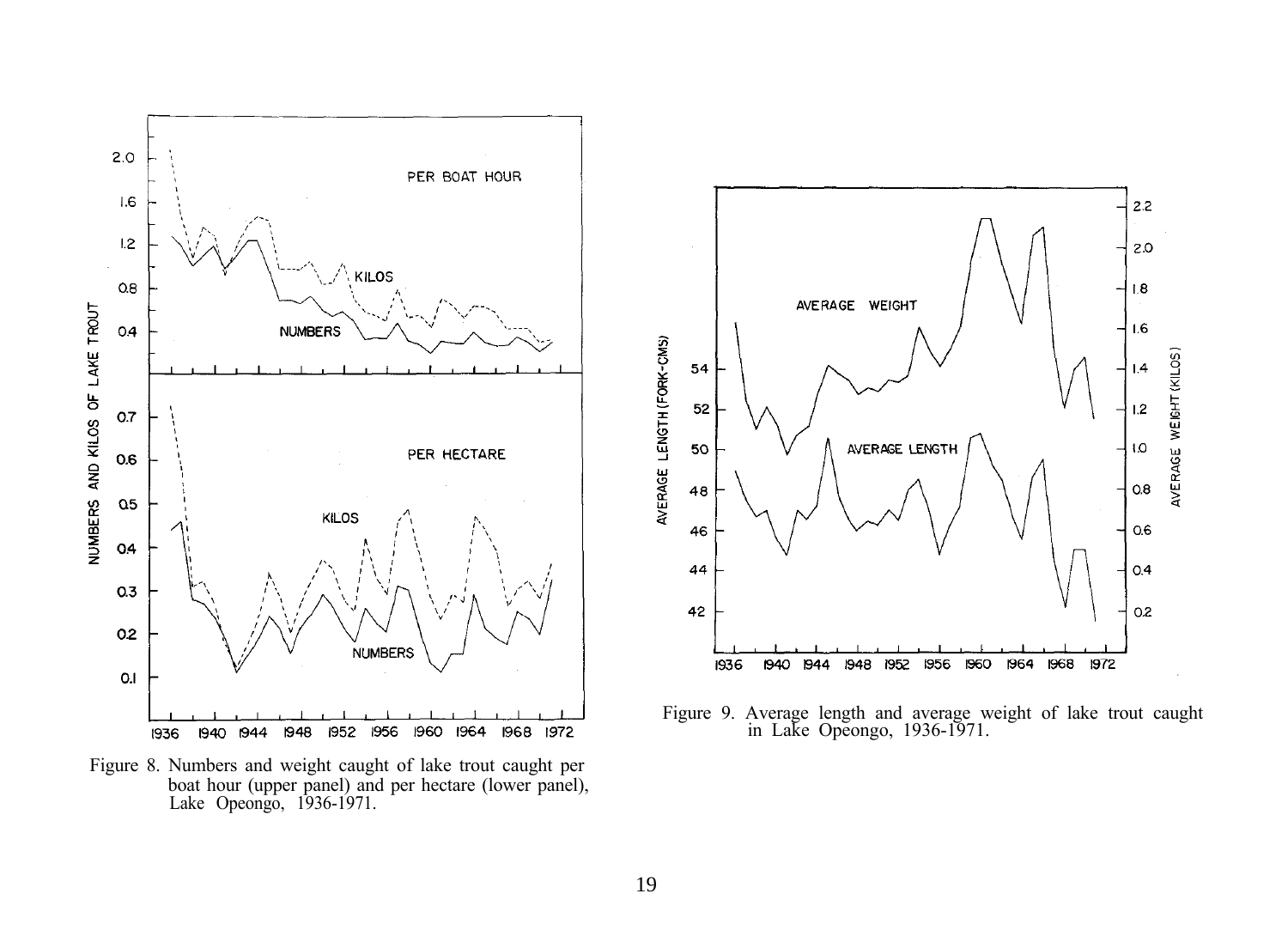

Figure 10. Average age (1936-1961) and percent mature (1936-1971) of lake trout caught in Lake Opeongo. Dotted line indicates 5-year mean.

ability in the period 1936-61. The apparent entry of exceptionally strong year classes during the last few years will undoubtedly cause the curve to drop markedly again in the late 1960's. Average length of trout caught has varied from 50.8 to 41.5 cm (36 year mean, 47.0 cm), average weight from 2.15 to  $0.97 \text{ kg}$  (36 year mean 1.46 kg), and average age from 6.9 to 9.1 years (1936-61 mean, 8.6 years).

As was indicated earlier, there has been a general trend towards later maturity in the Opeongo lake trout (Fig. 10). Although increasingly heavier exploitation of the population would result in greater cropping of younger, immature trout, the trend can also be attributed in part to the general tendency toward later maturity in the fish themselves. The fishery then is exploiting an increasingly higher proportion of immature trout now (70%) than in earlier years.

On the basis of data from creel census returns (particularly on catch, catcheffort, and length), early analyses of the Lake Opeongo trout fishery were made by Fry and Kennedy (1937), Fry (1939), and Fry and Chapman (1948). Aging of the catch permitted a more refined appraisal of the dynamics of the fishery for 193647 by Fry (1949) and the following account is in part an extension of this analysis.

#### Exploitation and mortality

Table 3 brings the estimated yield by age up to 1961, the last year for which age data are yet available. The estimates given are 125% of the reported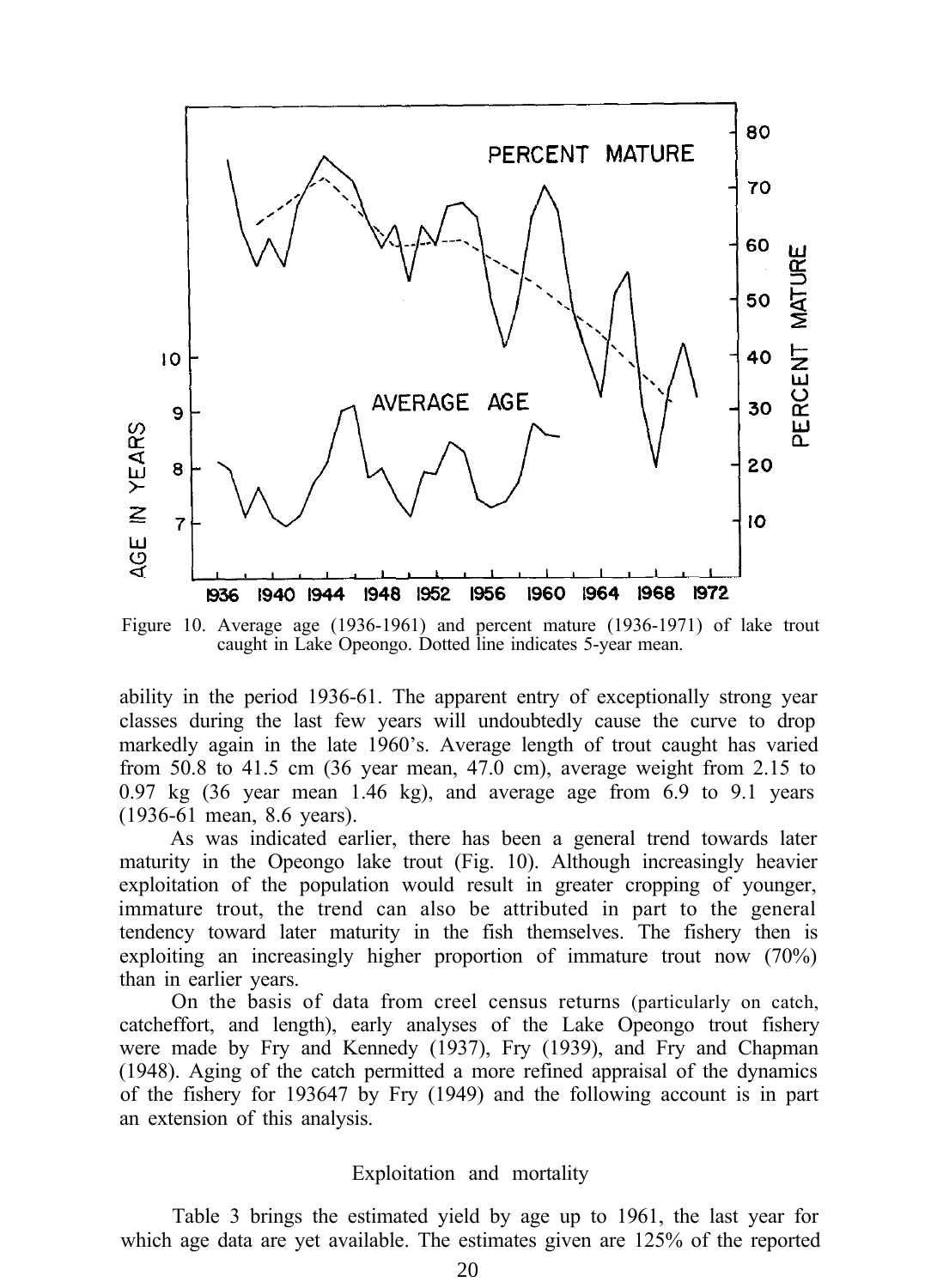| Year of<br>Capture | $\overline{c}$ | 3        | 4     | 5     | 6     | 7     | 8     | Numbers at age<br>9 | 10   | 11       | 12               | 13  | 14             | 15       | 16       | 17  | Average<br>Age | Estimated<br>Catch |
|--------------------|----------------|----------|-------|-------|-------|-------|-------|---------------------|------|----------|------------------|-----|----------------|----------|----------|-----|----------------|--------------------|
| 1936               | 0              | 30       | 95    | 128   | 233   | 474   | 665   | 478                 | 260  | 118      | 57               | 19  | 25             | 10       | 15       | 11  | 8.1            | 2600               |
| 1937               | 0              | 0        | 4     | 34    | 198   | 650   | 1025  | 555                 | 176  | 38       | 4                | 8   | 8              | 0        | 0        | 0   | 8.0            | 2700               |
| 1938               | $\bf{0}$       | 12       | 74    | 127   | 275   | 420   | 439   | 195                 | 90   | 3        | 9                | 3   | 0              | 3        | 0        | 0   | 7.1            | 1650               |
| 1939               | 0              | 39       | 36    | 116   | 221   | 321   | 393   | 223                 | 90   | 47       | 24               | 13  | 15             | 4        | 4        | 4   | 7.7            | 1550               |
| 1940               | 0              | 20       | 84    | 82    | 224   | 434   | 364   | 120                 | 46   | 14       | 6                | 0   | 6              | 0        | $\bf{0}$ | 0   | 7.1            | 1400               |
| 1941               | 0              | 8        | 79    | 144   | 275   | 235   | 200   | 104                 | 22   | 11       | 11               | 11  | 0              | 0        | 0        | 0   | 6.9            | 1100               |
| 1942               | 0              |          | 18    | 46    | 117   | 217   | 121   | 53                  | 28   | 8        | 9                |     | $\overline{2}$ | 0        | $\bf{0}$ | 0   | 7.1            | 630                |
| 1943               | 0              | 6        | 42    | 42    | 121   | 272   | 211   | 133                 | 42   | $\Omega$ | 24               | 6   | $\bf{0}$       | $\bf{0}$ | 0        | 0   | 7.7            | 900                |
| 1944               | 0              | 8        | 26    | 84    | 114   | 197   | 202   | 198                 | 93   | 44       | 31               | 9   | 22             | 9        | 4        | 4   | 8.1            | 1050               |
| 1945               | 0              | 0        | 11    | 32    | 69    | 170   | 352   | 373                 | 159  | 84       | 37               | 21  | 43             | 16       | 37       | 16  | 9.0            | 1420               |
| 1946               | $\bf{0}$       | 19       | 30    | 78    | 116   | 240   | 325   | 217                 | 93   | 47       | 26               | 11  | 7              | 0        | 7        | 4   | 9.1            | 1220               |
| 1947               | 0              | 3        | 30    | 55    | 85    | 217   | 221   | 153                 | 76   | 18       | 12               | 3   | $\bf{0}$       | 6        | 3        | 3   | 7.8            | 885                |
| 1948               | 0              | 8        | 12    | 47    | 122   | 311   | 315   | 303                 | 8    | 47       | 32               | 12  | 4              | 8        | 0        | 0   | 8.0            | 1230               |
| 1949               | 0              | 9        | 35    | 131   | 254   | 332   | 350   | 149                 | 61   | 66       | 22               | 4   | $\bf{0}$       | 4        | 0        | 0   | 7.4            | 1416               |
| 1950               | 0              | 45       | 100   | 179   | 286   | 429   | 297   | 184                 | 68   | 48       | 27               | g   | 7              | 0        | 0        | 0   | 7.1            | 1678               |
| 1951               | 0              | 0        | 11    | 72    | 193   | 348   | 401   | 261                 | 117  | 45       | 38               |     | 8              | 8        | 0        | 0   | 8.0            | 1510               |
| 1952               | 0              | 0        | 11    | 53    | 99    | 320   | 404   | 194                 | 91   | 50       | 15               |     | $\bf{0}$       | 0        | 0        | 0   | 7.9            | 1243               |
| 1953               | 0              | 4        | 4     | 45    | 83    | 124   | 244   | 293                 | 150  | 53       | 38               | 11  | 4              | 0        | 0        | 0   | 8.5            | 1050               |
| 1954               | 0              | 0        | 11    | 48    | 128   | 300   | 373   | 359                 | 187  | 73       | 29               |     | 7              | 0        | 4        | 0   | 8.3            | 1528               |
| 1955               | $\bf{0}$       | 12       | 63    | 134   | 194   | 273   | 277   | 178                 | 107  | 43       | 8                |     | 4              | 0        | 0        | 0   | 7.4            | 1295               |
| 1956               | 0              | 3        | 35    | 149   | 239   | 257   | 232   | 121                 | 101  | 10       | 21               |     | $\bf{0}$       | 7        | 0        | 0   | 7.3            | 1176               |
| 1957               | 0              | 0        | 30    | 188   | 370   | 431   | 340   | 238                 | 127  | 51       | $\boldsymbol{0}$ | 15  | 0              | 0        | 0        | 0   | 7.4            | 1791               |
| 1958               | 10             | 10       | 78    | 340   | 272   | 423   | 360   | 141                 | 73   | 24       | 15               | 10  | $\bf{0}$       | 0        | 0        | 0   | 7.7            | 1753               |
| 1959               | $\bf{0}$       | $\bf{0}$ | 14    | 53    | 72    | 153   | 167   | 258                 | 201  | 100      | 77               | 38  | $\bf{0}$       | 10       | 0        | 0   | 8.8            | 1143               |
| 1960               | 0              | 3        | 41    | 68    | 61    | 82    | 119   | 119                 | 95   | 82       | 37               | 31  | 17             |          | 3        | 0   | 8.6            | 765                |
| 1961               | 0              | 20       | 26    | 51    | 48    | 67    | 70    | 96                  | 109  | 42       | 77               | 13  | 3              | 3        | $\bf{0}$ | 0   | 8.5            | 625                |
| Total Catch        | 10             | 266      | 1000  | 2526  | 4469  | 7697  | 8467  | 5696                | 2670 | 1166     | 686              | 272 | 182            | 95       | 77       | 42  | 8.6            | 35308              |
| Total<br>Virtual   |                |          |       |       |       |       |       |                     |      |          |                  |     |                |          |          |     |                |                    |
| Population 35321   |                | 35311    | 35045 | 34045 | 31519 | 27050 | 19353 | 10886               | 5190 | 2520     | 1354 668         |     | 396            | 214      | 119      | 42  |                |                    |
| Percent            | 0.03           | 0.75     | 2.8   | 7.2   | 12.7  | 21.8  | 24.0  | 16.1                | 7.6  | 3.3      | 1.9              | 0.8 | 0.5            | 0.3      | 0.2      | 0.1 |                | 1358               |

Table 3. Estimated age composition of lake trout catch 1936-1961, Lake Opeongo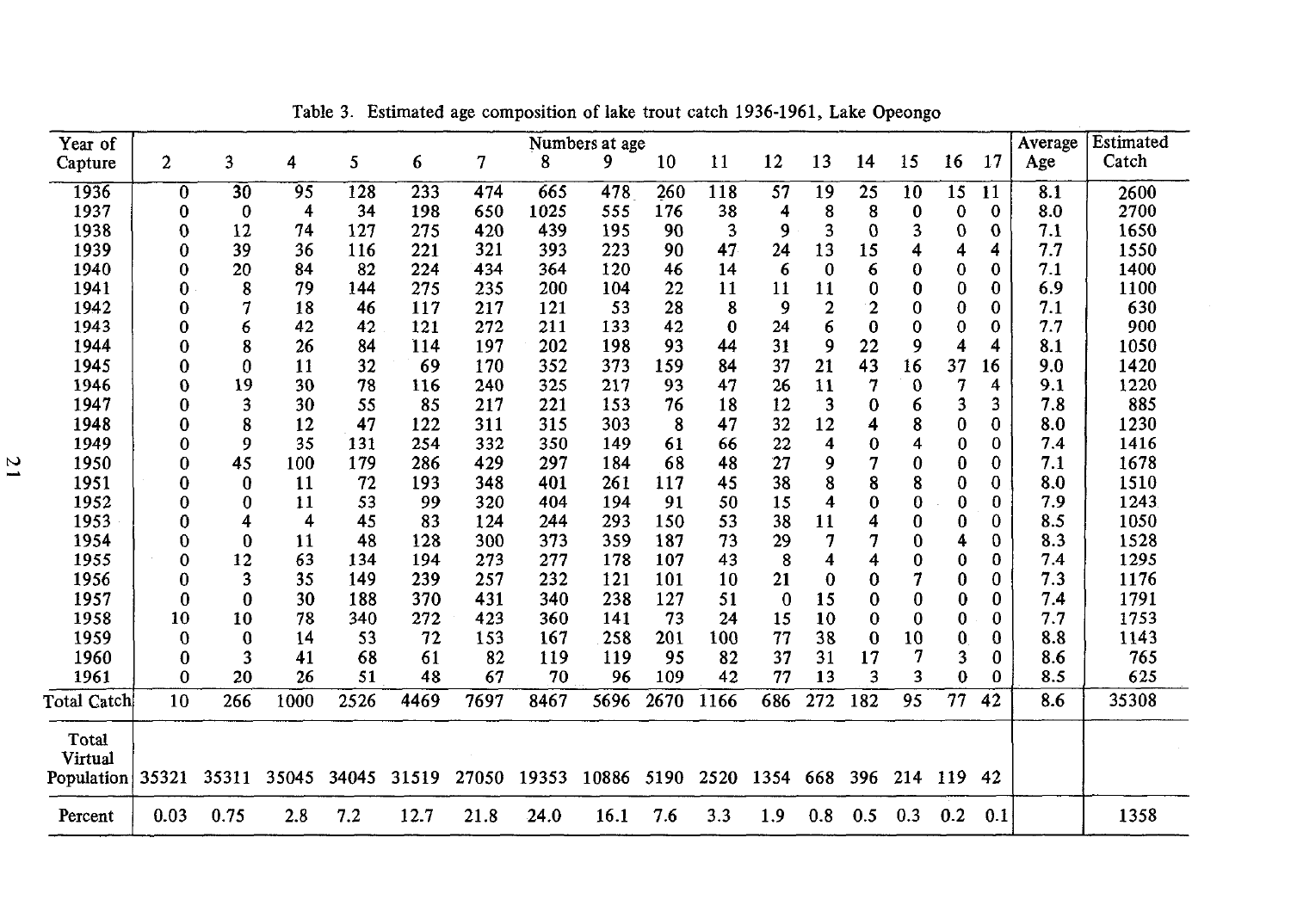

Figure 11. Catch by age of lake trout in Lake Opeongo for the years 1936 through 1961. The straight line drawn as tangent to the descendinglimb represents a mean total mortality rate of 50 percent per year.

catch, following the convention used by Fry (1949). As pointed out above, changes in the nature of the fishery indicate that a lesser fraction of the catch was reported in the years after 1947. Yields given in the table for the years after 1950 are probably underestimated by as much as 20%.

Lake trout of ages 7 and 8, which have been cropped most heavily, made up 45.8% of the total catch and fish of ages 6 and 9 contributed another 28.8%. Since no more than 10% of the catch was drawn from fish below age 6, exploitation can be considered negligible through age 5.

Figure 11 gives the mean age composition of the catch over the years of record as a conventional catch curve. A tangent to the mid-region of the descending arm represents a mean total mortality rate for the section of the population under full exploitation of 50% per year or a coefficient of total mortality (Ricker's, 1958, instantaneous rate) of 0.70.

Partitioning of total mortality into fishing and natural mortality has been carried out in two ways. On the basis of Fry's (1949) data on catch and fishing effort, Beverton and Holt (1957) estimated the natural mortality coefficient to be 0.248 and the fishing coefficient to be 0.583 for ages 8 and 9 in the years 193747. Paloheimo (1958), using the estimates of survival based on virtual populations (see above) instead of catch per unit effort,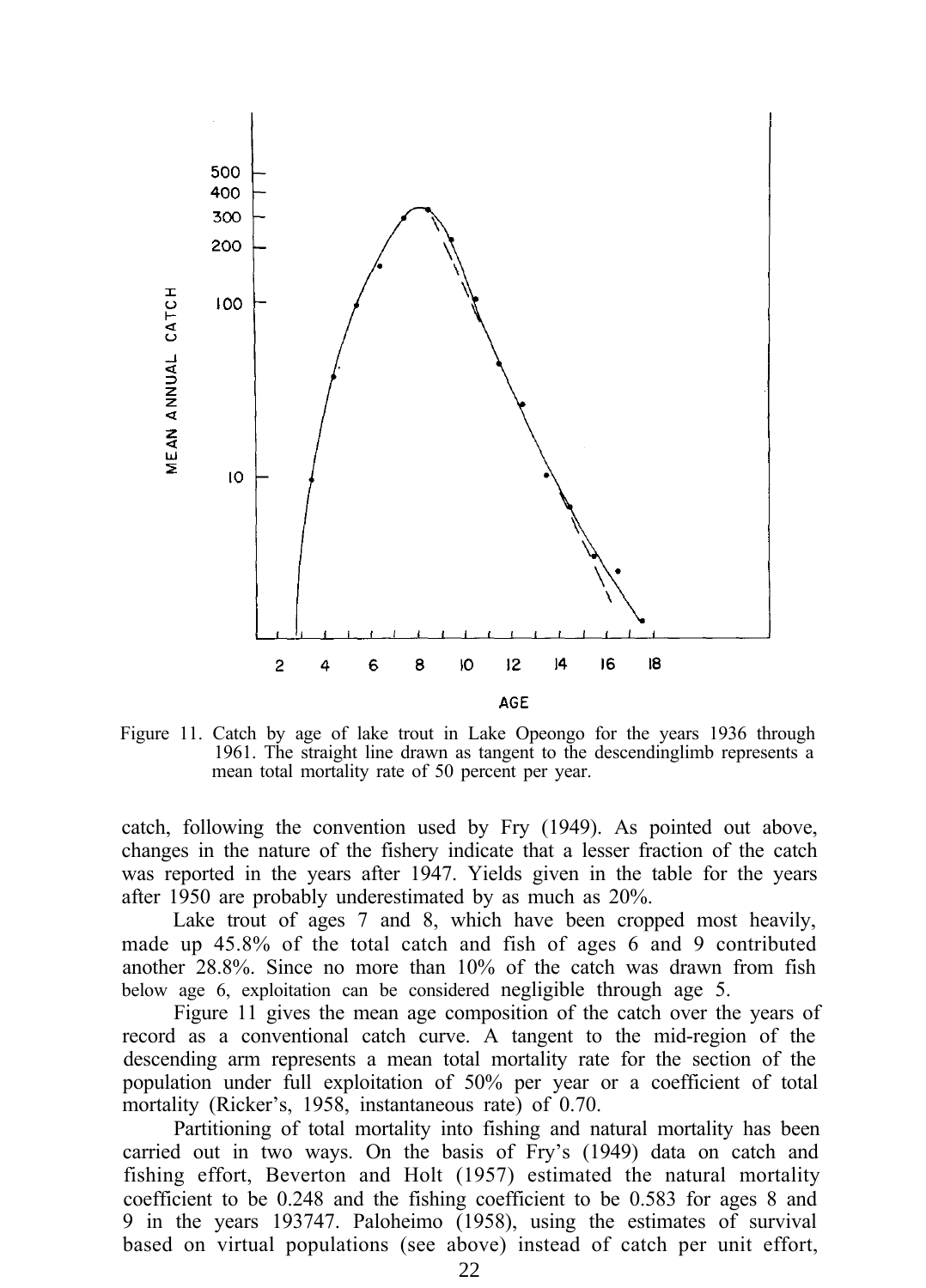obtained a coefficient of 0.215 in natural mortality and 0.0435 for fishing mortality over ages 9 and 10 for the years 1936-47. An extension of these estimates on the basis of more recent data is complicated by the fact the nature of the Opeongo trout fishery has changed considerably in recent years, particularly with reference to a decline in the effectiveness of fishing effort.

The second method of partitioning natural and fishing mortality which is based on tag returns, depends on the following reasoning. A tagged sample is released and records are kept of the returns throughout the period until the sample has completely passed through the fishery. It is assumed that fishing mortality and natural mortality are competitive and constant during the time tagged fish are present, and that the ratio of total tags recovered to tags never seen after release represents the ratio between the coefficient of natural mortality and that of fishing mortality multiplied by the number of units of effort expended. It is further assumed that fishing effort is constant from year to year. "Natural mortality" now includes unidentified tag loss.

In 1948-50 and 1952, and again in 1961-62 lake trout were tagged with streamer tags affixed just posterior to the dorsal tin. In the earlier period the lake trout for tagging were captured with gill nets set in a wide variety of locations in Lake Opeongo; 90% was taken in October and early Novemberwhile they were moving to, or while on the spawning beds. In 1961 and 1962 trout were captured in two trap nets set in the East Arm of the lake on spawning beds as part of egg-collection operations. Table 4 shows the numbers of lake trout tagged and the recapture data. Table 5 gives the length and age composition of the tagged fish for the two periods. All fish released with tags

|      | Number                | NUMBER RECAPTURED BY ANGLING |                           |  |  |  |  |  |  |  |
|------|-----------------------|------------------------------|---------------------------|--|--|--|--|--|--|--|
| Year | tagged                | From tagging of 1948-1950    | From tagging of 1961-1962 |  |  |  |  |  |  |  |
| 1948 | 65                    |                              |                           |  |  |  |  |  |  |  |
| 1949 | 238                   | 8                            |                           |  |  |  |  |  |  |  |
| 1950 | 38                    | 37                           |                           |  |  |  |  |  |  |  |
| 1951 |                       | 39                           |                           |  |  |  |  |  |  |  |
| 1952 | 17                    | 24                           |                           |  |  |  |  |  |  |  |
| 1953 |                       | 16                           |                           |  |  |  |  |  |  |  |
| 1954 |                       | 11                           |                           |  |  |  |  |  |  |  |
| 1955 |                       |                              |                           |  |  |  |  |  |  |  |
| 1956 |                       |                              |                           |  |  |  |  |  |  |  |
| 1957 |                       |                              |                           |  |  |  |  |  |  |  |
| 1958 |                       | $65$<br>$2$<br>$2$           |                           |  |  |  |  |  |  |  |
| 1959 |                       |                              |                           |  |  |  |  |  |  |  |
| 1960 |                       |                              |                           |  |  |  |  |  |  |  |
| 1961 | 77                    |                              |                           |  |  |  |  |  |  |  |
| 1962 | 115                   |                              | $\overline{4}$            |  |  |  |  |  |  |  |
| 1963 |                       |                              | 17                        |  |  |  |  |  |  |  |
| 1964 |                       |                              | 9                         |  |  |  |  |  |  |  |
| 1965 |                       |                              | $\frac{8}{3}$             |  |  |  |  |  |  |  |
| 1966 |                       |                              |                           |  |  |  |  |  |  |  |
| 1967 |                       |                              |                           |  |  |  |  |  |  |  |
|      | Number recaptured     | 160                          | 42                        |  |  |  |  |  |  |  |
|      | Percentage recaptured | 44.7                         | 21.9                      |  |  |  |  |  |  |  |

Table 4. Summary of tagging and recapture data for Lake Opeongo lake trout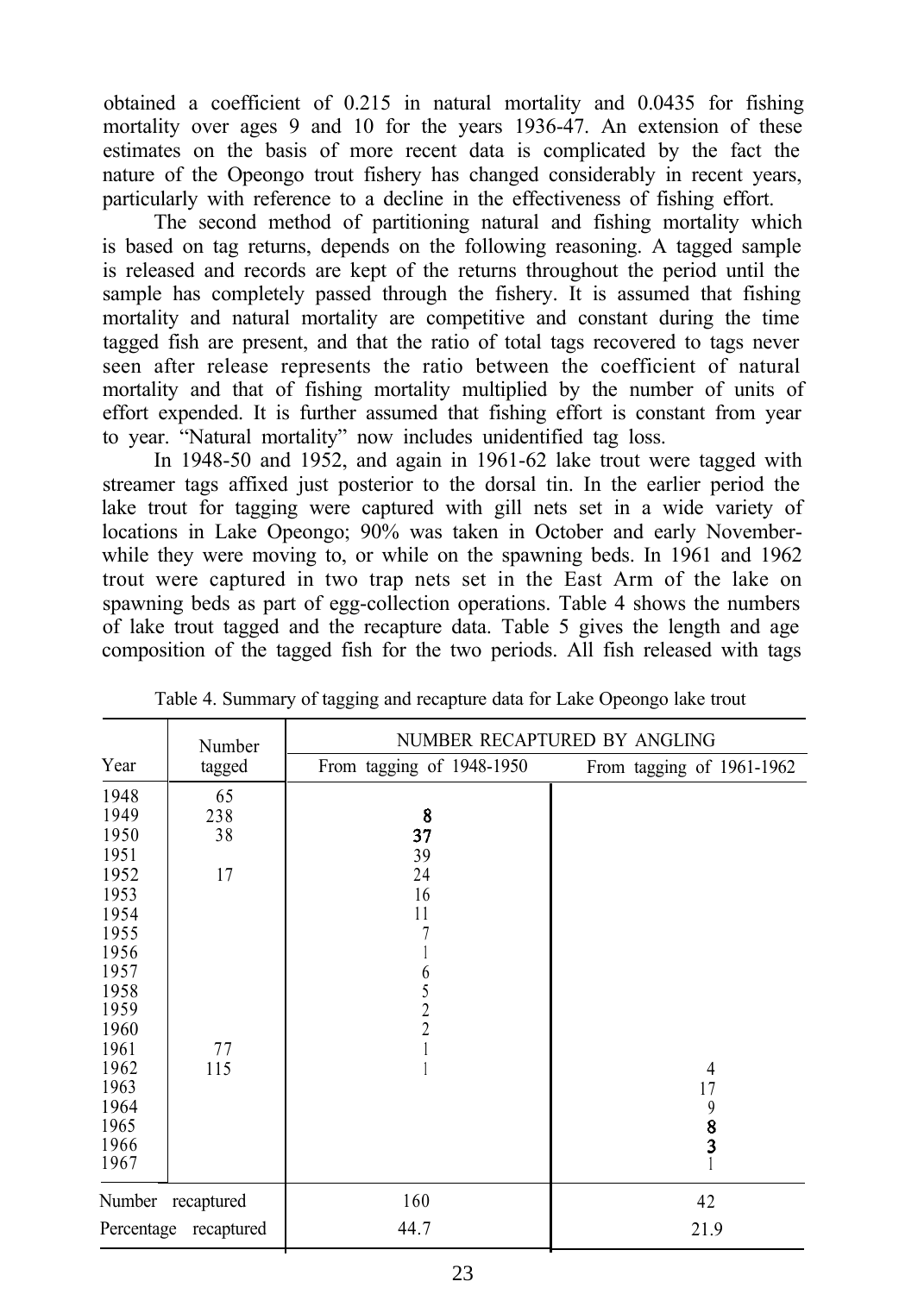| Length group               | Percent         |           |  |  |  |  |  |  |  |  |
|----------------------------|-----------------|-----------|--|--|--|--|--|--|--|--|
| (fork-ems)                 | 1948-1950, 1952 | 1961-1962 |  |  |  |  |  |  |  |  |
|                            | 0.3             |           |  |  |  |  |  |  |  |  |
| 36-39.9                    | 0.9             |           |  |  |  |  |  |  |  |  |
| 35-39.9                    | 4.0             |           |  |  |  |  |  |  |  |  |
| 4044.9                     | 14.7            |           |  |  |  |  |  |  |  |  |
| 45-49.9                    | 30.2            | 1.0       |  |  |  |  |  |  |  |  |
| 50-54.9                    | 28.4            | 10.5      |  |  |  |  |  |  |  |  |
| 55-59.9                    | 8.6             | 29.3      |  |  |  |  |  |  |  |  |
| 60-64.9                    | 5.7             | 29.8      |  |  |  |  |  |  |  |  |
| 65-69.9                    | 2.9             | 13.6      |  |  |  |  |  |  |  |  |
| 70-74.9                    | 2.9             | 11.0      |  |  |  |  |  |  |  |  |
| 75-79.9                    | 0.9             | 2.6       |  |  |  |  |  |  |  |  |
| 80-84.9                    | 0.6             | 1.0       |  |  |  |  |  |  |  |  |
| 85-89.9                    |                 | 1.0       |  |  |  |  |  |  |  |  |
| Average length             | 50.0            | 61.5      |  |  |  |  |  |  |  |  |
| $A^{3}_{4}e^{4}$<br>5<br>6 |                 |           |  |  |  |  |  |  |  |  |
|                            | 0.3             |           |  |  |  |  |  |  |  |  |
|                            | 0.9             |           |  |  |  |  |  |  |  |  |
|                            | 14.3            |           |  |  |  |  |  |  |  |  |
|                            | 23.8            | 0.8       |  |  |  |  |  |  |  |  |
| $\frac{7}{9}$              | 26.6 18.0       | 30.2 11.6 |  |  |  |  |  |  |  |  |
| 10                         | 5.6             | 26.4      |  |  |  |  |  |  |  |  |
| 11                         | 4.3             | 15.5      |  |  |  |  |  |  |  |  |
| 12                         | 1.5             | 6.2       |  |  |  |  |  |  |  |  |
| 13                         | 1.5             | 6.9       |  |  |  |  |  |  |  |  |
| 14                         | 0.3             | 1.5       |  |  |  |  |  |  |  |  |
| 15                         |                 | 0.8       |  |  |  |  |  |  |  |  |
| Average age                | 7.9             | 10.0      |  |  |  |  |  |  |  |  |
|                            |                 |           |  |  |  |  |  |  |  |  |

Table 5. Length and age composition of tagged lake trout, Lake Opeongo

in the 1948-59, 1952 series were fin-clipped. In the total of 184 fish recognized on recovery, 32 (17%) had lost their tags. It is presumed that a similar loss was suffered in the later series. Two tags, not included in the returns in Table 4 were recovered downstream from the Opeongo dam.

The angling fishery took 45% of the earlier series of tagged fish and 26% (corrected for tag loss) of the later. Results for the first series indicate approximately twice me yield per recruit found in the later series. The reason for this wide difference is not clear. The most plausible explanation is that the fish tagged in the second series were much larger than the general population (see Table 5 and Fig. 9). All but three of the fish tagged in 1961-62 were above the mean length of all the fish taken in the fishery in those years. The tagged trout in this series averaged 10 cm longer and 2 years older than those in the 1948-50, 1952 series.

Taking the 45:55 ratio of losses to angling and natural mortality obtained from the 1948-50, 1952 tagging series and a total annual mortality rate of 0.5% (coefficient 0.70) we arrive at a coefficient of natural mortality of 0.385 (Ricker, 1958, Appendix II). The value thus found is substantially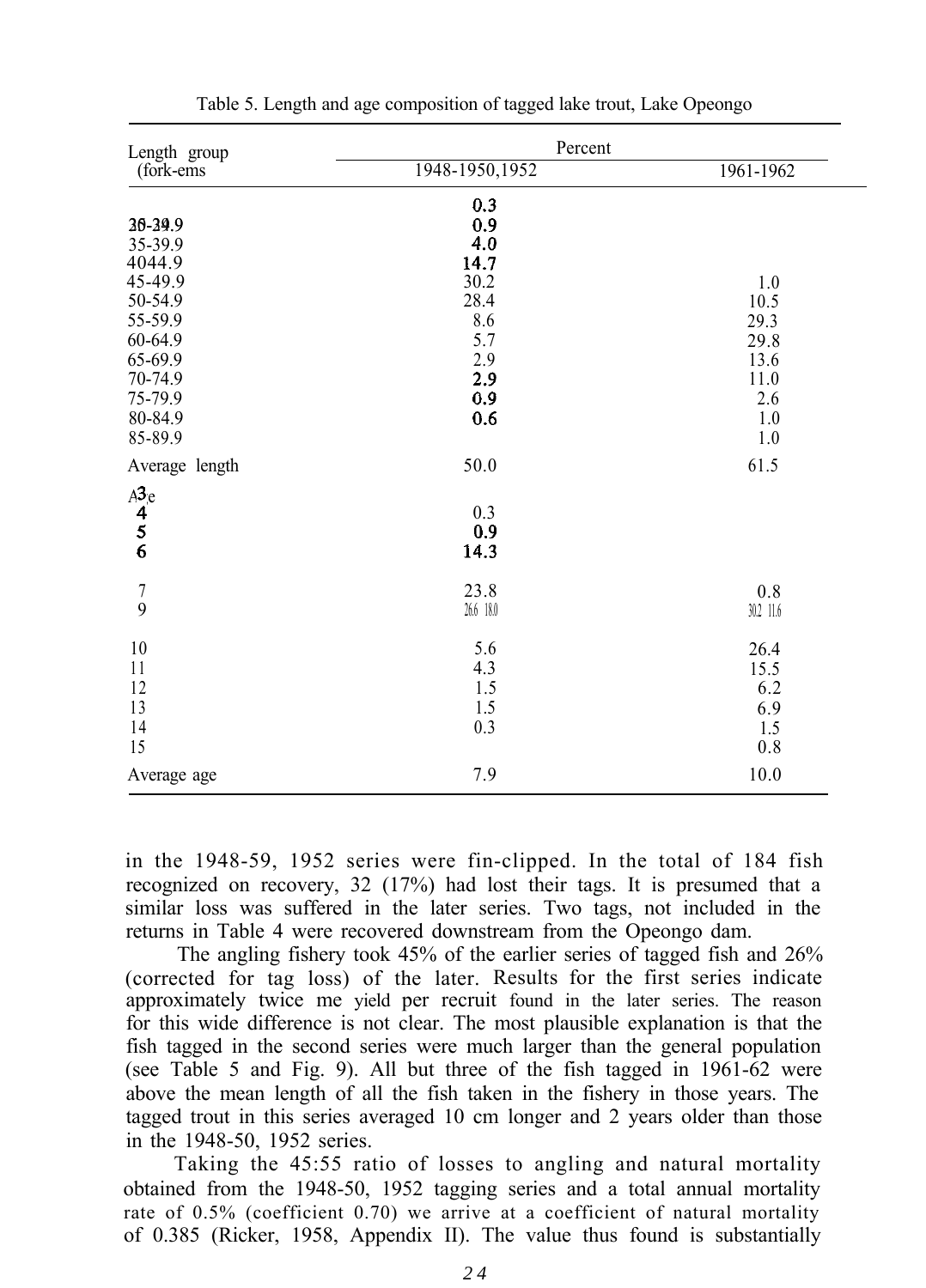higher than the one derived by the method of Beverton and Holt (1957) Possible causes for discrepancy are unrecorded tag loss and handling mortality at the time of tagging.

Similar calculations applied to the 1961-62 series would indicate a natural mortality coefficient of 0.511. We are reluctant to accept this value in the absence of supporting data, however, since it suggests a mortality rate substantially higher than that indicated by any other estimate. Moreover, the estimate of total mortality has not yet been made beyond 1961. Coefficients of natural mortality in Lake Manitou, Manitoulin Island, and South Bay, Lake Huron (Budd et al., 1968, 1969) were about 0.25.

The above data suggest that after the trout have entered the fishery the mortality rate is somewhat more than doubled as a result of exploitation.

#### Variations in year class strength

As one method of estimating the size of the Lake Opeongo trout population and changes in trout abundance, Fry (1949) used the virtual population. When the total catch and age composition of the fishery are known for a period of time, the total contribution to the fishery of a year class can be made. It is calculated by summing successively younger age groups of a year class from its last appearance in the fishery. Thus the virtual population at any given age represents those fish present at that age which were subsequently taken by the fishery. The value given for the youngest age represents the total yield to be obtained from a given year class.

The biases inherent in the use of the virtual population as an index of abundance were pointed out by Bishop (1959). Among the most important is the effect of the level of exploitation during the passage of a year class through the fishery: the higher the exploitation rate the higher the virtual population estimate. Trends in the level of exploitation during the history of the Opeongo fishery are shown in Figure 7; however, since it is unlikely that effective fishing effort has remained constant, the trend in hours of fishing is not necessarily the trend in effective fishing. If there are no substantial changes in the rate of exploitation, the virtual population can be taken as representative of the true population and changes in virtual population from age to age give an estimate of total mortality rate. Since lake trout are relatively long-lived, they have a relatively low force of natural mortality in the years when they are vulnerable to exploitation, and thus the virtual population appears to be a suitable index of abundance of this species.

As Table 6 indicates the virtual populations at age 3 for year classes 193344 which have passed completely through the fishery, have varied from 1750 to 940. Calculations at age 7 extend the series of observations back 4 years without losing much information, and by adding mean virtual populations beyond age 14 a further extension can be made into more recent years to the spawning year of 1949. The resulting data are plotted in the upper curve of Figure 12. The impression gained from the crude virtual populations is that year class success is cyclic-the data suggest that success was high at the beginning of the observations, declined irregularly until about 1937, then increased to 1943. A second decline and rise followed. The impression is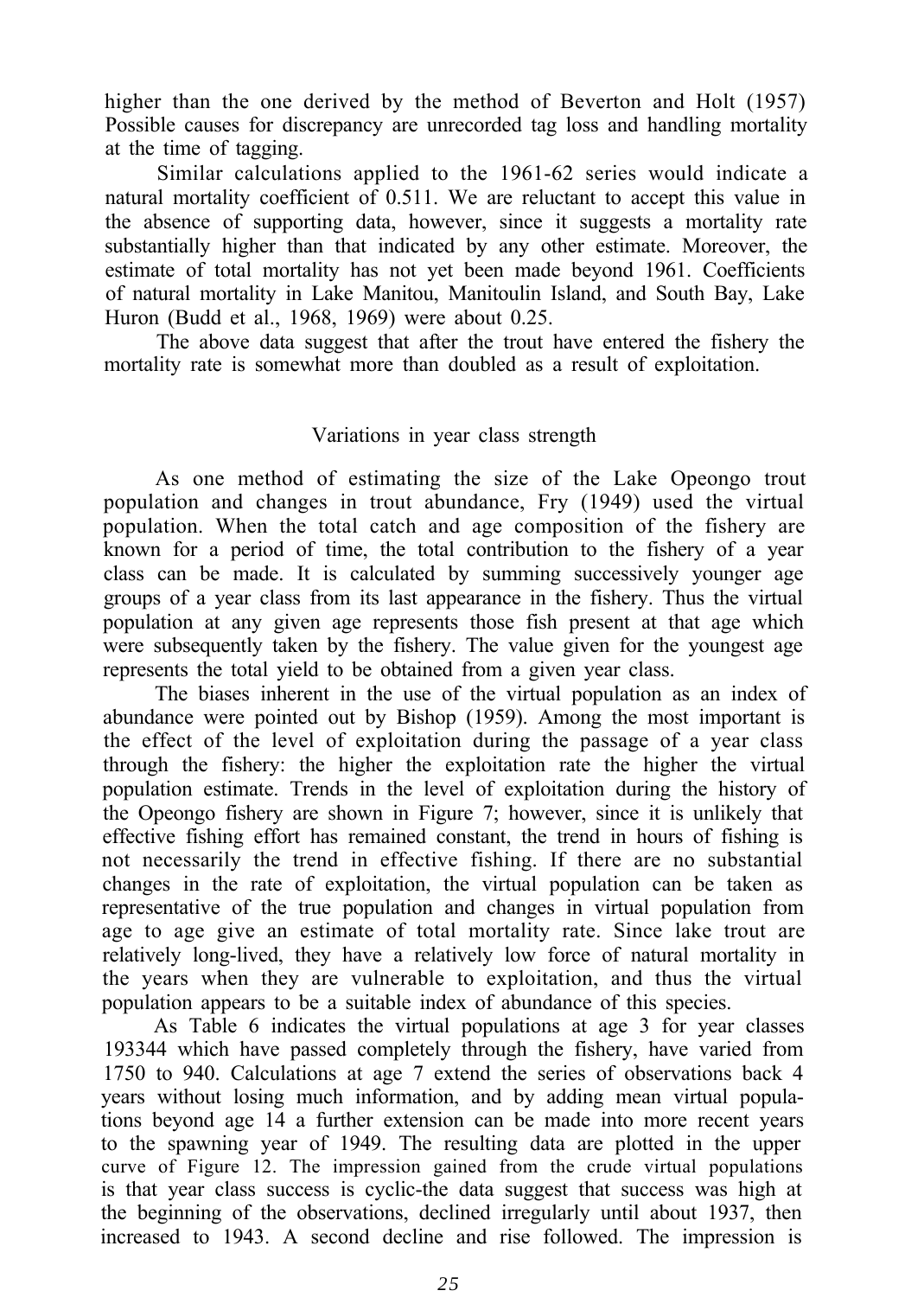| Year Class<br>(Spawning) | 3            | 4            | 5                   | 6                                | 7    | 8          | $\rm{Age}$ | 10         | 11       | 12       | 13             | 14 15 16         |                     |                                | -17                        |
|--------------------------|--------------|--------------|---------------------|----------------------------------|------|------------|------------|------------|----------|----------|----------------|------------------|---------------------|--------------------------------|----------------------------|
| 1919                     |              |              |                     |                                  |      |            |            |            |          |          |                |                  |                     |                                | $\boldsymbol{0}$           |
| 1920<br>1921             |              |              |                     |                                  |      |            |            |            |          |          |                |                  | 4                   | $\mathbf{0}$<br>$\overline{4}$ | $\theta$<br>$\overline{4}$ |
| 1922                     |              |              |                     |                                  |      |            |            |            |          |          |                | 15               | 7                   | $\overline{4}$                 | $\theta$                   |
| 1923                     |              |              |                     |                                  |      |            |            |            |          |          | 12             | $\overline{4}$   | 4                   | $\Omega$                       | $\theta$                   |
| 1924                     |              |              |                     |                                  |      |            |            |            |          | 22       | 18             | 15               | $\overline{0}$      | $\mathbf{0}$                   | $\theta$                   |
| 1925                     |              |              |                     |                                  |      |            |            |            | 66       | 28       | 19             | 6                | $\theta$            | $\theta$                       | $\theta$                   |
| 1926                     |              |              |                     |                                  |      |            |            | 207        | 31       | 28       | $\overline{4}$ | 4                | 4                   | $\overline{4}$                 | $\overline{4}$             |
| 1927                     |              |              |                     |                                  |      |            | 731        | 176        | 86       | 39 33    |                | 22               | 20                  | 20                             | 16                         |
| 1928                     |              |              |                     |                                  |      | 1387       | 362        | 167        | 77       | 63       | 52             | 50               | 50                  | 41                             | 4                          |
| 1929                     |              |              |                     |                                  | 1432 | 782        | 343        | 120        | 74       | 63       | 54             | 48               | 26                  | 10                             | 3                          |
| 1930                     |              |              |                     | 1240 1042                        |      | 622        | 229        | 109        | 87       | 79       | 55             | 46               | 3                   | 3                              | $\theta$                   |
| 1931                     |              |              | 1191                | 1157                             | 882  | 561        | 197        | 93         | 65       | 65       | 34             | 13               | 6                   | $\theta$                       | $\theta$                   |
| 1932                     |              | 1181         | 1177                | 1050                             | 829  | 395        | 195        | 142        | 100      | 56       |                | 8<br>19          | 8                   | $\Omega$                       | $\theta$                   |
| 1933                     | 1117         | 1117         | 1043                | 927                              | 703  | 468        | 347        | 214        | 121      | 37       |                | 11<br>8          | $\overline{4}$      | $\theta$                       | $\mathbf{0}$               |
| 1934                     | 1261         | 1249         | 1213                | 1131                             | 856  | 639        | 428        | 230        | 71       | 24       | 12             | $\theta$         | $\theta$            | $\theta$                       | $\boldsymbol{0}$           |
| 1935<br>1936             | 1194         | 1174         | 1095                | 1393 1354 1270 1126 1009<br>1049 | 928  | 737<br>731 | 535<br>379 | 162<br>162 | 69<br>86 | 51<br>39 | 19<br>17       | 15<br>8          | 8<br>$\overline{0}$ | $\theta$<br>$\theta$           | $\mathbf{0}$<br>$\theta$   |
| 1937                     | 943          | 935          | 917                 | 875                              | 761  | 591        | 266        | 113        | 105      | 39       | 12             | $\overline{4}$   | $\overline{4}$      | $\overline{4}$                 | $\boldsymbol{0}$           |
| 1938                     | 1121         | 1114         | 1072                | 988                              | 919  | 679        | 458        | 155        | 94       | 46       | 8              | 4                | $\theta$            | 0                              | $\theta$                   |
| 1939                     | 1007         | 1001         | 975                 | 943                              | 827  | 610        | 295        | 146        | 78       | 33       | 18             | 7                | $\theta$            | $\overline{0}$                 | $\mathbf{0}$               |
| 1940                     |              |              | 1250 1242 1231 1153 |                                  | 1068 | 757        | 407        | 223        | 106      | 56       | 18             | 11               | 7                   | $\theta$                       | $\mathbf{0}$               |
| 1941                     |              |              |                     | 1274 1274 1244 1189 1067         |      | 735        | 438        | 177        | 86       | 33       | 4              | $\boldsymbol{0}$ | $\mathbf{0}$        | $\boldsymbol{0}$               | $\theta$                   |
| 1942                     |              |              |                     | 1605 1586 1556 1509 1255         |      | 826        | 425        | 231        | 81       | 8        | $\theta$       | $\mathbf{0}$     | $\theta$            | $\theta$                       | $\theta$                   |
| 1943                     |              |              | 1757 1754 1742      | 1611                             | 1325 | 977        | 573        | 280        | 93       | 50       | 29             | 14               | 14                  | $\overline{4}$                 | $\mathbf{1}$               |
| 1944                     |              |              |                     | 1476 1468 1433 1254 1061         |      | 741        | 497        | 138        | 31       | 21       | 21             | 11               | 11                  | $\overline{4}$                 | 1                          |
| 1945                     | 1184         | 1175         | 1075                | 1003                             | 904  | 780        | 407        | 229        | 128      | 77       | 62             | 24               | $\overline{7}$      | 4                              |                            |
| 1946                     | 1160         | 1115         | 1104                | 1051                             | 968  | 668        | 391        | 270        | 143      | 119      | 42             | 11               | 8                   |                                |                            |
| 1947                     | 1164         | 1164         | 1153                | 1108                             | 980  | 707        | 475        | 237        | 164      |          | 64 27 14       |                  |                     |                                |                            |
| 1948                     |              |              | 1360 1360 1356 1308 |                                  | 1114 | 857        | 517        | 376        | 175      | 93       | 24             |                  |                     |                                |                            |
| 1949                     |              |              |                     | 1623 1619 1608 1474 1235         |      | 804        | 444        | 186        | 91       | 49       |                |                  |                     |                                |                            |
| 1950<br>1951             | 1492<br>1062 | 1492<br>1050 | 1015                | 1429 1280 910<br>827             | 555  | 457<br>402 | 320<br>283 | 201<br>187 | 92       |          |                |                  |                     |                                |                            |
|                          |              |              |                     |                                  |      |            |            |            |          |          |                |                  |                     |                                |                            |

Table 6. Virtual populations of lake trout of various year classes at different ages. Figures underlined are means for their columns.

strengthened by consideration of data beyond the range of the curve. The 1928 year class was large, since the virtual population at age 8 was high (Table 6). At the other end of the series, the 1950 year class is of the same order as that for 1949.

As levels of exploitation could influence the size of the virtual population, it is possible that trends in fishing effort have brought about the apparent trend in year class success shown in Figure 12. A correction for the effect of fishing effort has been made to the virtual populations as follows. A regression of the virtual population at age 7 on mean annual weighted survival over the ages 7 through 9 was determined to eliminate the possible effects of changes in exploitation (Fig. 13). The weighting chosen was equivalent to a mean annual survival of 0.5, that is a weight of 4 was assigned to survival observed in the virtual population over the years 7-8, a weight of 2 to survival in the following year, and 1 to the third. The survival values so weighted were derived from the virtual population estimates in Table 6 and were calculated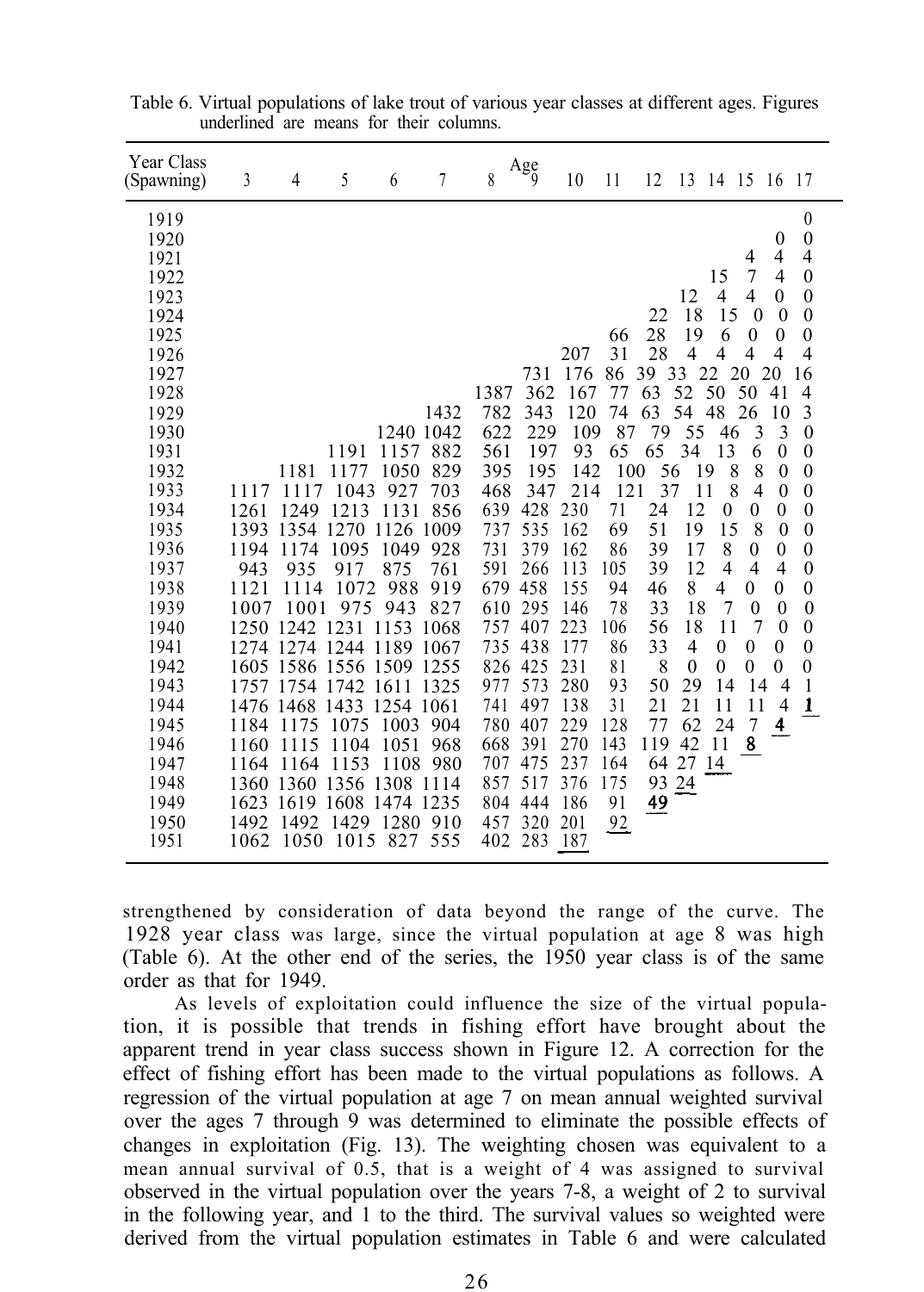

Figure 12. Upper curve: virtual populations at age 7 for spawning years 1929-1949. Lower curve: deviations from trend corrected for mortality.



Figure 13. Virtual populations at age 7 in relation to weighted estimates of mean annual survival. Regression coefficient  $b = 8.9 \pm 4.8$ .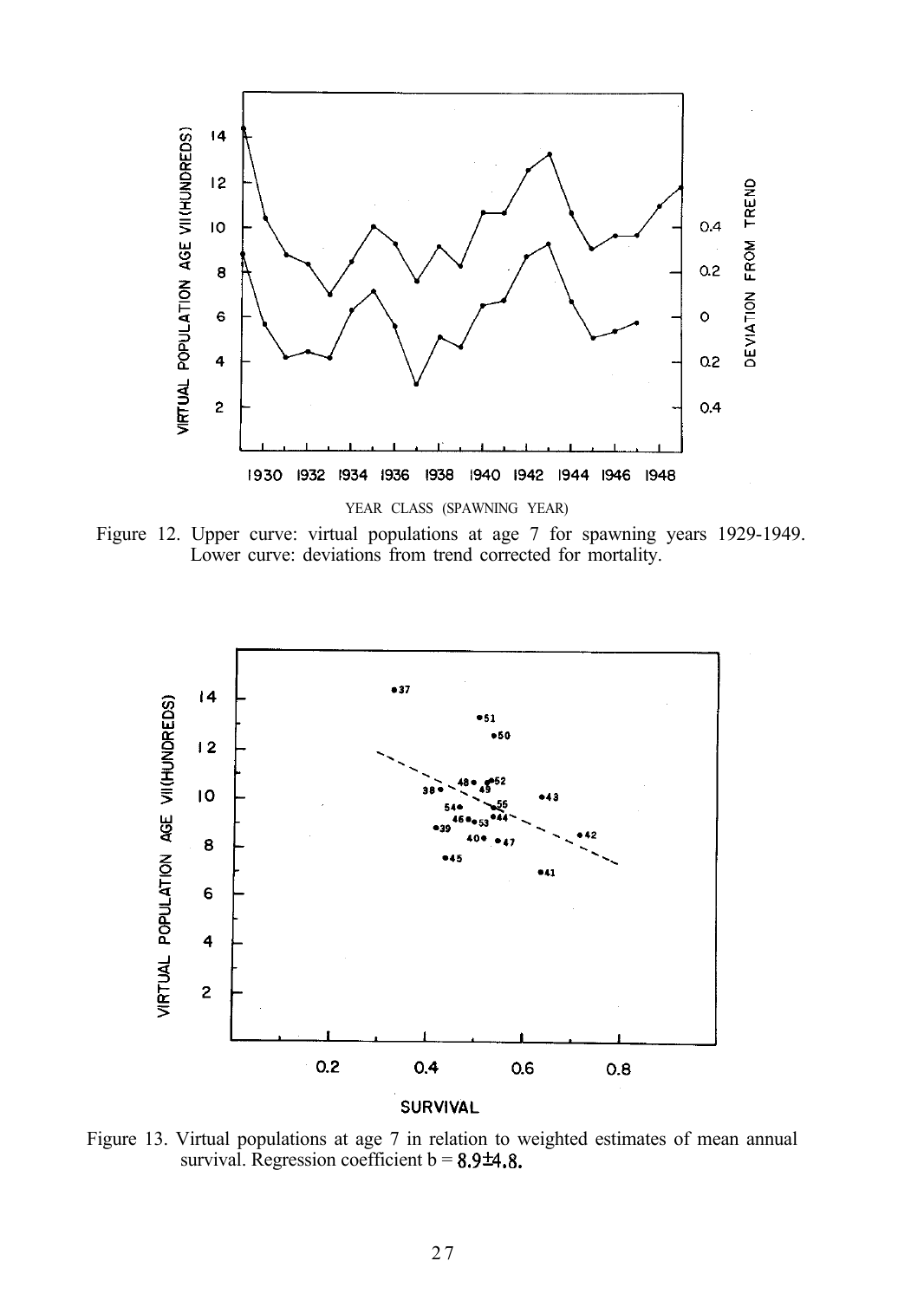as, survival year n = 
$$
\frac{\text{virt. (8 through 11 year n)}}{\text{virt. (9 through 12 year n+1)}}
$$

The lower curve in Figure 12 shows the deviations in virtual population from the trend in survival and indicates that the course taken by the uncorrected virtual populations is not a function of varying exploitation rates.

As Table 6 indicates the 1928 and the 1950 year classes which are not in the figure, were both large. The curves in Figure 12 therefore indicate a general cyclicity in year class strength in the Opeongo lake trout population, with strong year classes having occurred in the years of record at intervals of about 8 years and weaker ones between these peaks.

#### Spawning success in relation to spawning strength

Figure 14 shows the relationship between spawning escapement and year class strength in the Lake Opeongo trout population. The minimum spawning escapement in year N is calculated from the virtual population in year  $N+1$ together with sex ratio and egg count in relation to age (Fry, 1949, Table 10). The minimum strength of the year class resulting from a given spawning is represented by the virtual population assigned to the resulting year class.



Figure 14. Relation between spawning strength and year class production. The circled numbers indicate the relations for the 1935 through 1937 year classes. The solid lines extending to the origin represent success ratios of 1:000 and 1:2000, respectively. The hatched parallelogram encloses the range of egg escapement values for the years 1951-1957, the latest years for which estimates can be made. Yields for these years are not *yet* known but it can be presumed they will be similar to those shown for the earlier period.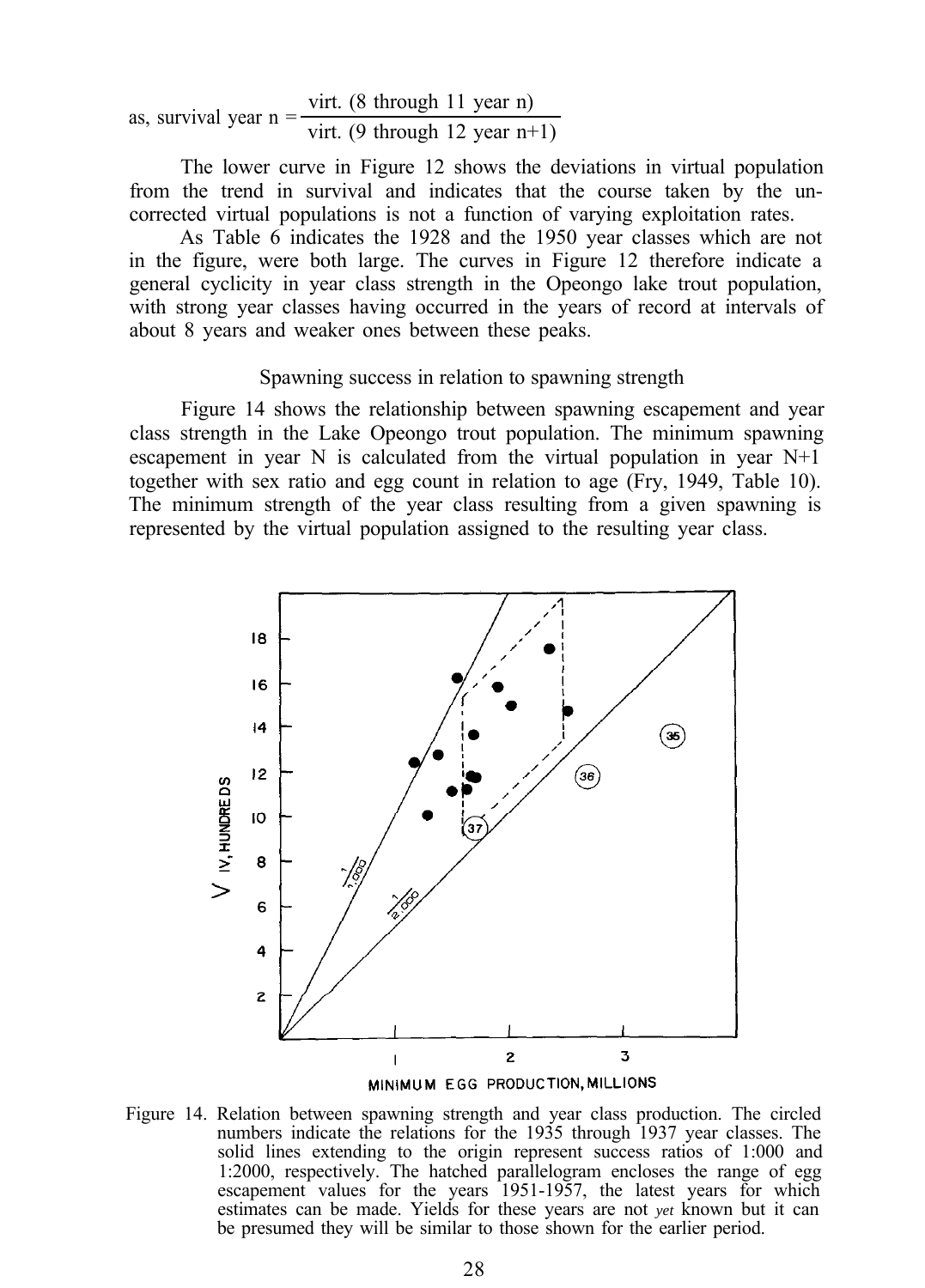There is a significant correlation between virtual spawning strength and virtual year class strength for the year classes beyond 1938 ( $r = 0.656$ )  $df = 11$ ). The year classes 1935 through 1937 weaken the general correlation but within themselves show a trend similar to the trend for the remaining estimates (but with a lower slope). Yields from these year classes can be expected to be lower because the ages for their peak vulnerability fell within the war years when exploitation of the fishery was curtailed (Fig. 7). Hence, on the basis of the observations by Bishop (1959), it can be expected that proportionately more of these year classes fell prey to natural mortality than did the later ones under consideration, the oldest of which (1938) entered the fishery in strength for the first time in 1945.

Any effect of exploitation in Figure 14 is otherwise more likely to contribute to scatter than to bias, since there is almost no overlap in the fishing years on which the respective estimates of parents and young were based. For this reason, with the exception of the three early years mentioned above which were excluded, the effect of fishing pressure has been disregarded and the correlation is accepted as a valid one.

From Figure 14 it can be taken that approximately one recruit to the fishery results from every 1500 surviving ripe ova. It does appear from the data that the Opeongo lake trout population is in a stage of exploitation where reproduction is being limited and that greater yields can be expected if reproduction and/or recruitment can be favoured.

The correlation shown in Figure 14 perhaps emphasizes the cyclicity suggested by Figure 12. Strong year classes would be expected to produce a strong year class 7-9 years later, since they would then be themselves at their maximum spawning strength.

As has been indicated, year class production, on the basis of the 192849 year classes is largely related to spawning escapement, which is in turn determined by fishing intensity. Although aging of the Opeongo trout has been completed only through 1961, an examination of the length compositions of the catches since 1961 suggests the entry of some substantially stronger year classes in 1967 through 1971. The average lengths of fish in the catch during these 5 years was substantially lower (except for 2 years) than those for all the preceding years. A high proportion of trout below about 40 cm (approximate ages, 3-5) were taken in these years.

The effect of the cisco introduction on the fecundity of the trout was at its maximum level in 1960-65, and may have resulted in an improvement in egg production with subsequent stronger year classes. This benefit, however, may have been at least partly offset by the fact the lake trout also matured about a year later in these years. It is possible too that lower harvests in 1960-63 (Fig. 7) resulted in greater spawning escapement and subsequent stronger year classes.

#### DISCUSSION AND CONCLUSIONS

Lake Opeongo has escaped many of the stresses that may beset other aquatic communities including many of the lakes considered in the SCOL symposium. It is relatively free of human influences and there is no indication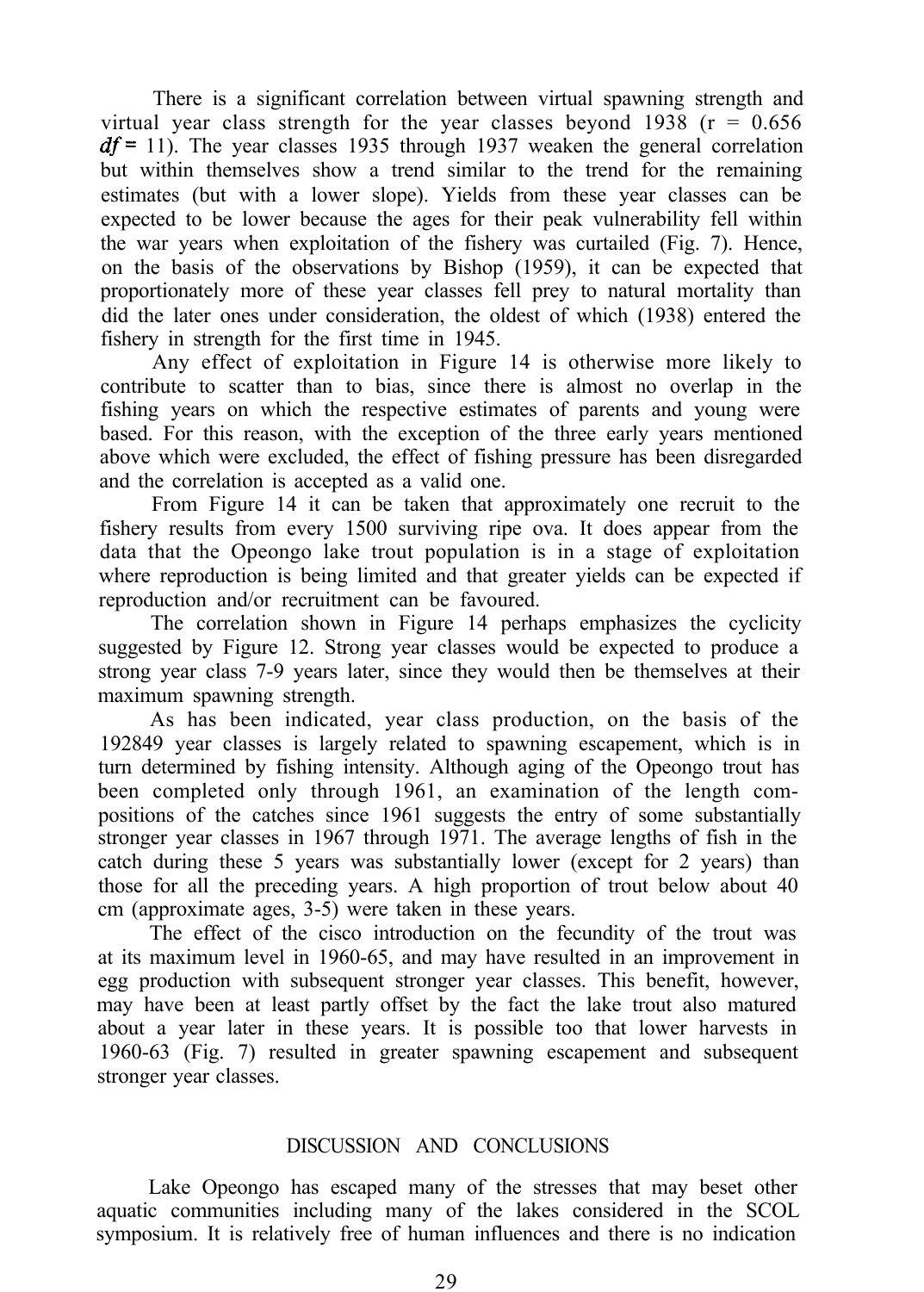of pollution or eutrophication. The soil and vegetation around the lake have remained relatively undisturbed and there is little evidence of erosion. Water levels fluctuate only to a minor degree and spawning facilities appear to be adequate for most resident species of fish. There have been no invasions by exotic species which have led to any apparent deleterious effects on the native fauna. Lake Opeongo has had the further advantage of being located in the Provincial Park since 1893, where emphasis has been placed on protecting the environment and fauna of the area. As a consequence there has been some degree of stability in the aquatic community in Lake Opeongo.

On the other hand there has been some measure of stress on the ecosystem by virtue of the infertile nature of the lake waters and their limited productive capacity. This is a result of the geological setting of Lake Opeongo in an area of infertile soils, its relatively high elevation and severe climate, and its small watershed. As a result any additional stress placed on the lake by man could presumably have marked effects on the equilibrium of the community structure.

Two main stresses that have been placed on Lake Opeongo by man have been introduction and exploitation. The lake trout has been the most consistently and thoroughly studied element in the ecosystem over 36 years and has served as the main bench mark in assessing changes in the community structure. Because other physical and biological characteristics have received only intermittent attention to date the authors have had to be somewhat conjectural in their consideration of other levels of the system.

Two known introductions have been made to the Lake Opeongo fauna, the smallmouth bass and the cisco. The bass has had no major observable direct effects on the salmonid community **although it may compete with** other species in the lake for the crayfish as food. It has provided a second sport fishery in the lake and may have served at times to buffer fishing pressure on the lake trout.

The introduction of the cisco has apparently had considerable impact in Lake Opeongo. It has served to alter the biology of the lake trout, particularly with reference to growth, maturity, and fecundity. This has resulted in increased weight production in the fishery and may have contributed towards the generation of stronger year classes.

From the community standpoint the cisco introduction has apparently had profound effects in Lake Opeongo. It appears to have initiated a chain reaction which in one way or another may have affected many levels of the ecosystem. The generally synchronous nature of the declines in the perch **population and insect fauna, the apparent changes in the growth rates of** certain fishes, all concomitant with the build up of the cisco population, suggest a relationship between these events. Unquestionably the insertion of the cisco into the food chain has altered the dynamics and inter-relationships of the trophic system.

The second main stress on the Opeongo ecosystem brought about by man has been exploitation, which became intensive in 1936 with the completion of a highway to the area. The lake trout has been the main salmonid exploited in Opeongo over a period of 36 years. Fishing mortality is high after the lake trout enter the fishery. Year class strength is significantly correlated with spawning escapement which is in turn related to levels of exploitation.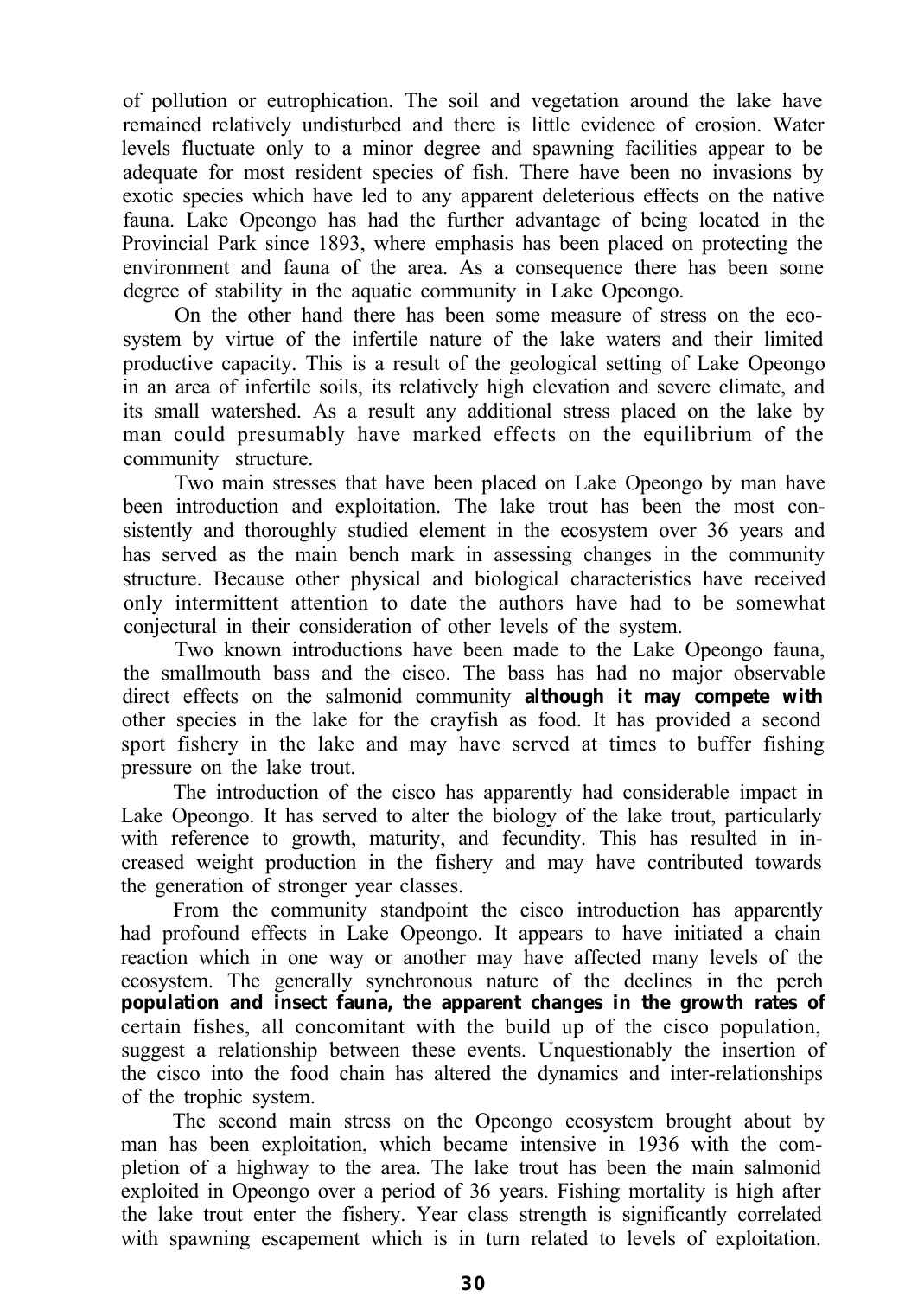What other effects exploitation of the lake trout has had on other parts of the salmonid community can only be surmised. The harvest of substantial numbers of the top predator in the food chain each year could presumably be of some significance in the abundance of animals at lower levels of the trophic system. Similarly the removal of some 2,000 kg of trout flesh per year may be of consequence in a lake such as Opeongo where nutrients and basic productivity are already limited.

In summary, both the factors of introduction and exploitation have had significant effects on the salmonid community in Lake Opeongo. From the specific viewpoint of the chief salmonid, the lake trout, exploitation has probably had the greater impact. From the viewpoint of effects on the salmonid community as a whole introductions have probably had more far reaching effects.

#### ACKNOWLEDGEMENTS

The authors wish to express their thanks to K. H. Loftus, Ontario Department of Lands and Forests, H. A. Regier, University of Toronto, and P. H. Eschmeyer, Bureau of Sport Fisheries and Wildlife, Ann Arbor, Michigan, for their assistance in reviewing the manuscript.

#### LITERATURE CITED

#### ALM, G.

1959. Connection between maturity, size and age in fishes. Rep. Inst. Freshwater Res. Drottningholm 40, 145 pp.

#### AMERICAN FISHERIES SOCIETY

1970. A list of common and scientific names of fishes from United States and Canada. Spec. Publ. No. 6, 150 p.

#### **ANONYMOUS**

1967. A history of the Pembroke Forest District. Ontario Dept. Lands and Forests, District History Series, No. 21, 42 pp.

#### BANGHAM, R. V.

1941. Parasites of fish of Algonquin Park lakes. Trans. Amer. Fish. **SOC.,** 70:161-171.

#### BEVERTON, R. J. H., and S. J. HOLT

1957. On the dynamics of exploited fish populations. U. K. Mm. Agr. and Fish. Invest., Ser. 2, 19, 533 pp.

#### BISHOP, Y. M. M.

1959. Errors in estimates of mortality obtained from virtual populations. J. Fish. Res. Bd. Canada, 16:73-90.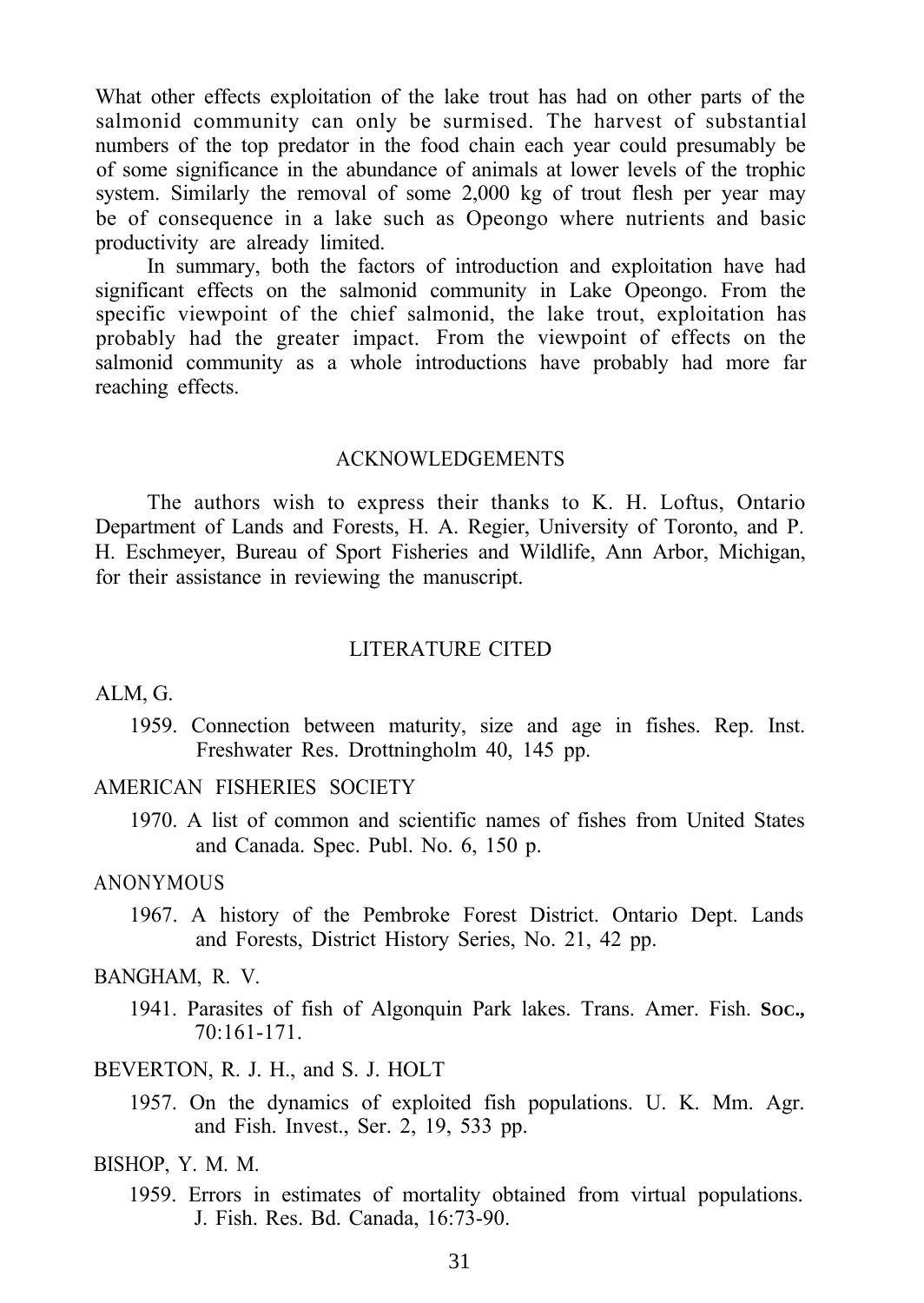BUDD, J. C., F. E. J. FRY, and P. S. M. PEARLSTONE

- 1969. Final observations on the survival of planted lake trout in South Bay, Lake Huron. J. Fish. Res. Bd. Canada, 26:2413-2424.
- BUDD, J. C., F. E. J. FRY, and J. B. SMITH
	- 1968. Survival of marked lake trout in Lake Manitou, Manitoulin Island, Ontario. J. Fish. Res. Bd. Canada, 25:2257-2268.

#### CHRISTIE, W. J.

1957. The bass fishery of Lake Opeongo. M. A. Thesis Dept. Zoology, Univ. of Toronto, Toronto, Ont., 77 pp.

#### EMERY, A. R.

1971. Smallmouth Bass Unit. In: Research Review, Ann. Rept. Res. Br. for 1970, Ontario Dept. Lands and Forests.

#### FISCHER, H.

1968. The life cycle of *Proteocephalus fluviatilis* Bangham (Cestoda) from smallmouth bass, *Micropterus dolomieui* Lacepede. Can. J. Zool., 46:569-579.

FOERSTER, J. W. and H. E. SCHLICHTING, JR.

- 1965. Phyco-periphyton in an oligotrophic lake. Trans. Amer. Micros. Soc. 84(4):485-502.
- FRY, F. E. J.
	- 1937, The summer migration of *the* cisco, *Leucichthys artedii* (LeSueur), in Lake Nipissing, Ontario. Univ. Toronto Stud. 44, Pub. Ont. Fish. Res. Lab. 55:9-91.
	- 1939. A comparative study of lake trout fisheries in Algonquin Park, Ontario. Univ. Toronto Biol. Stud. 42, Pub. Ont. Fish. Res. Lab. 58-69 pp.
	- 1949. Statistics of a lake trout fishery. Biometrics 5:27-67.

FRY, F. E. J. and V. B. CHAPMAN

- 1948. The lake trout fishery in Algonquin Park from 1936 to 1945. Trans. Amer. Fish. Soc. 75:19-35.
- FRY, F. E. J. and W. A. KENNEDY
	- 1937. Report on the 1936 lake trout investigation, Lake Opeongo, Ontario. Univ. Toronto Biol. Stud. 42, Pub. Ont. Fish. Res. Lab. 54:20pp.
- KENNEDY, W. A.
	- *1943. The* whitefish *Coregonus clupeaformis* (Mitchill), of Lake Opeongo, Algonquin Park, Ontario. Univ. Toronto Biol. Stud. 51, Pub. Ont. Fish. Res. Lab. 62:23-66.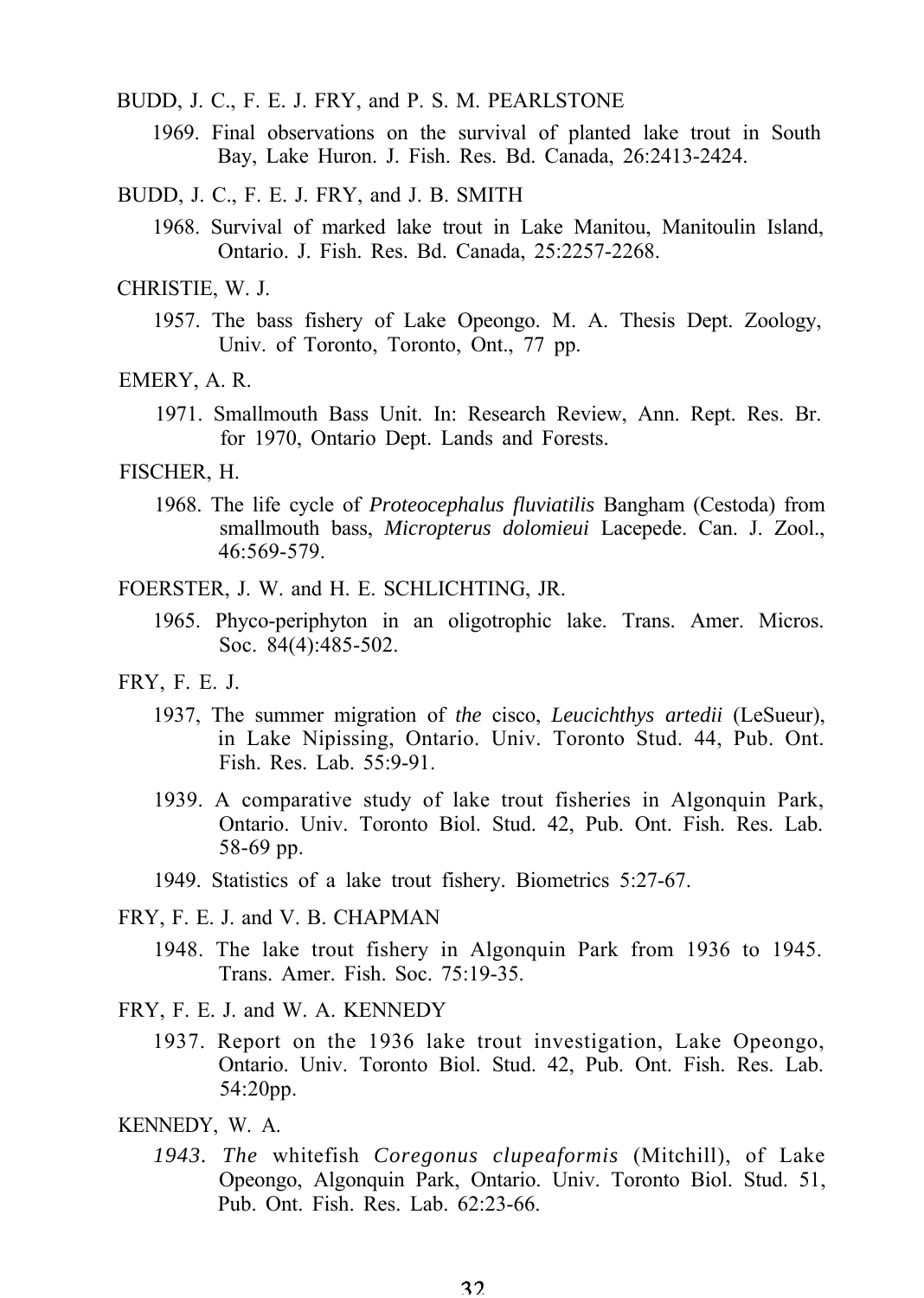KERR, S. R.

- 1971. A simulation model of lake trout growth. J. Fish. Res. Bd. Canada 28:815-819.
- KERR, S. R. and N. V. MARTIN
	- 1970. Trophic-dynamics of lake trout production systems, p. 365-376. In: Marine food chains (ed. J. H. STEELE), Oliver and Boyd, Edinburgh.

1968. Intraspecific variations and postglacial distribution of lake trout. M. A. Thesis, Univ. of Ottawa, 72 pp.

1938. The food of the Lake Nipissing cisco, *Leucichthys artedii (Le* Sueur) with special reference to the utilization of the limnetic Crustacea. Univ. Toronto Stud. 45, Pub, Ont. Fish. Res. Lab. 57: 143-190.

- 1955. The effect of drawdowns on lake trout reproduction and the use of artificial spawning beds. Trans. 20th North Amer. Wildl. Conf., pp. 263-271.
- 1966. The significance of food habits in the biology, exploitation, and management of Algonquin Park, Ontario lake trout. Trans. Amer. Fish. Soc. 95:415-422.
- 1970. Long-term effects of diet on the biology of the lake trout and the fishery in Lake Opeongo, Ontario. J. Fish. Res. Bd. Canada  $27:125-146.$
- MARTIN, N. V. and N. S. BALDWIN
	- 1960. Observations on the life history of the hybrid between eastern brook trout and lake trout in Algonquin Park, Ontario. J. Fish. Res. Bd. Canada 17:541-551.
- MARTIN, N. V. and L. J. CHAPMAN
	- 1965. Distribution of certain crustaceans and fishes in the region of Algonquin Park, Ontario. J. Fish. Res. Bd. Canada 22:969-976.
- MILLER, R. B.
	- 1937. A preliminary investigation of the bottom fauna of five Algonquin Park lakes. M. A. Thesis. Dept. of Zoology, University of Toronto, Toronto, Ontario.

KHAN, N. Y.

LANGFORD, R. R.

LINDSEY, C. C.

<sup>1964.</sup> Problems in zoogeography of the lake trout, *Salvelinus namaycush.* J. Fish. Res. Bd. Canada 21:977-994.

MARTIN, N. V.